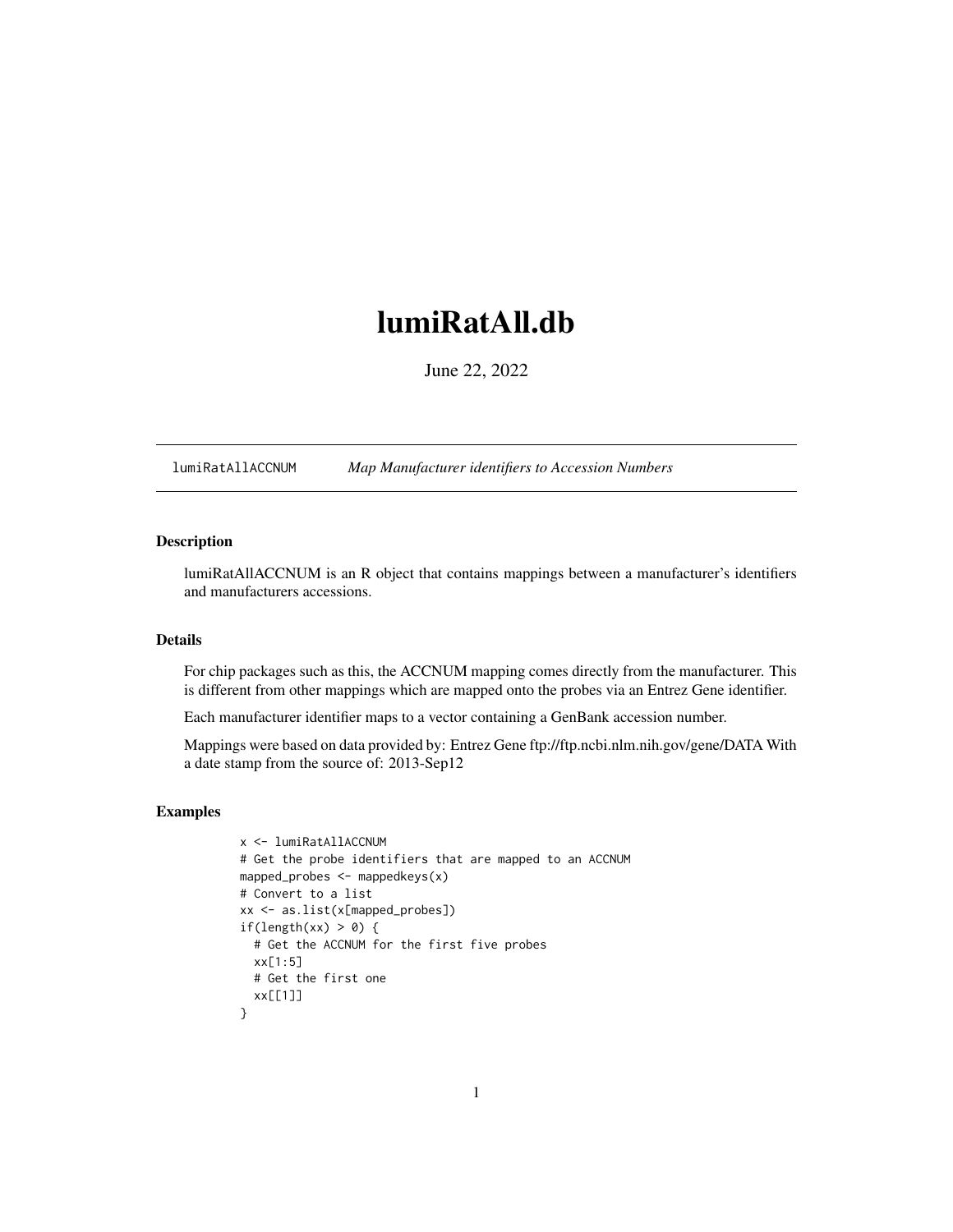<span id="page-1-0"></span>lumiRatAllALIAS2PROBE *Map between Common Gene Symbol Identifiers and Manufacturer Identifiers*

#### Description

lumiRatAllALIAS is an R object that provides mappings between common gene symbol identifiers and manufacturer identifiers.

#### Details

Each gene symbol is mapped to a named vector of manufacturer identifiers. The name represents the gene symbol and the vector contains all manufacturer identifiers that are found for that symbol. An NA is reported for any gene symbol that cannot be mapped to any manufacturer identifiers.

This mapping includes ALL gene symbols including those which are already listed in the SYMBOL map. The SYMBOL map is meant to only list official gene symbols, while the ALIAS maps are meant to store all used symbols.

Mappings were based on data provided by: Entrez Gene ftp://ftp.ncbi.nlm.nih.gov/gene/DATA With a date stamp from the source of: 2013-Sep12

#### Examples

```
# Convert the object to a list
xx <- as.list(lumiRatAllALIAS2PROBE)
if(length(xx) > 0){
    # Get the probe identifiers for the first two aliases
   xx[1:2]
   # Get the first one
   xx[[1]]
}
```
lumiRatAll.db *Bioconductor annotation data package*

#### Description

Welcome to the lumiRatAll.db annotation Package. The purpose of this package is to provide detailed information about the lumiRatAll platform. This package is updated biannually.

You can learn what objects this package supports with the following command:

ls("package:lumiRatAll.db")

Each of these objects has their own manual page detailing where relevant data was obtained along with some examples of how to use it.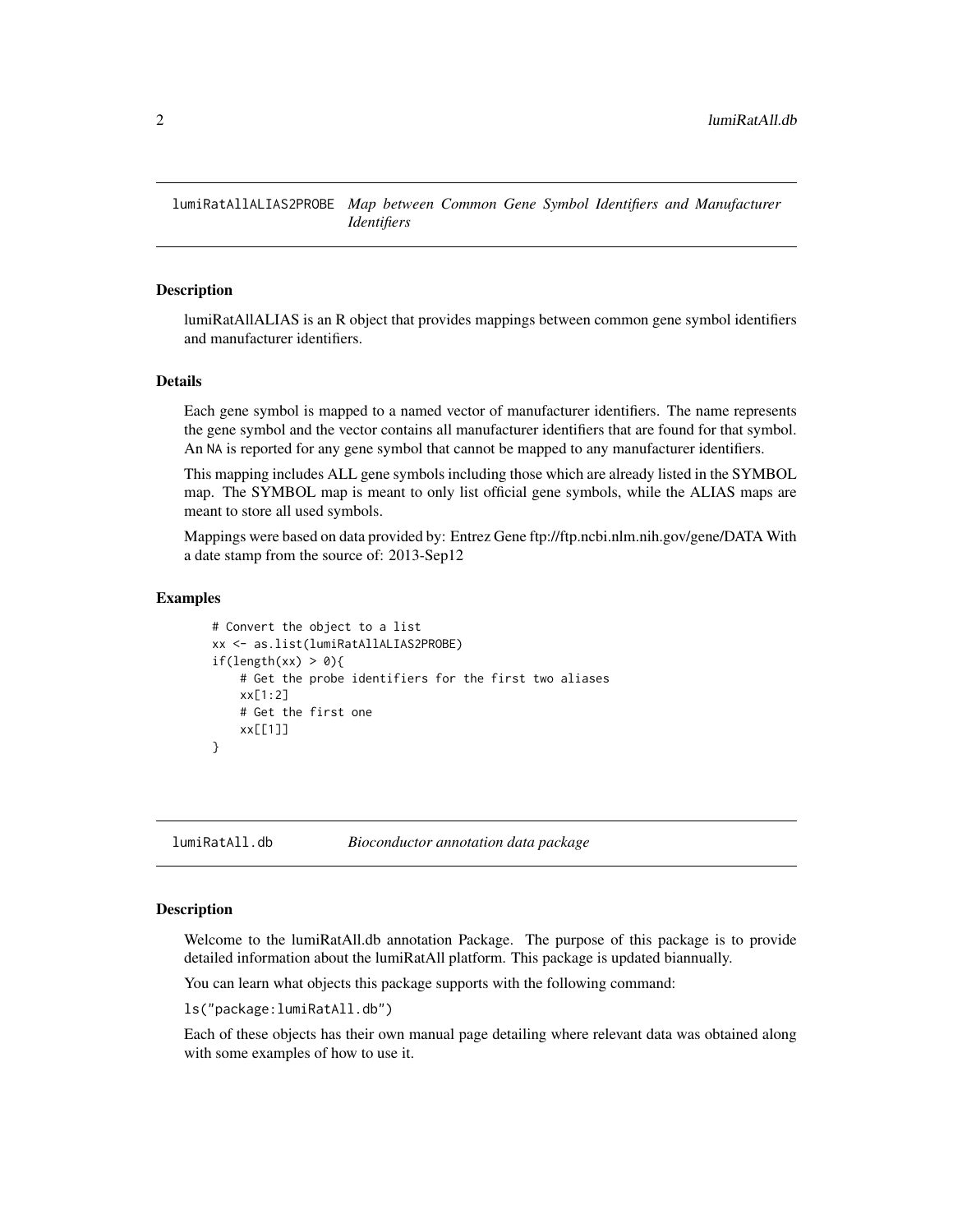# <span id="page-2-0"></span>lumiRatAllCHR 3

#### Examples

ls("package:lumiRatAll.db")

lumiRatAllCHR *Map Manufacturer IDs to Chromosomes*

### Description

lumiRatAllCHR is an R object that provides mappings between a manufacturer identifier and the chromosome that contains the gene of interest.

# Details

Each manufacturer identifier maps to a vector of chromosomes. Due to inconsistencies that may exist at the time the object was built, the vector may contain more than one chromosome (e.g., the identifier may map to more than one chromosome). If the chromosomal location is unknown, the vector will contain an NA.

Mappings were based on data provided by: Entrez Gene ftp://ftp.ncbi.nlm.nih.gov/gene/DATA With a date stamp from the source of: 2013-Sep12

#### Examples

```
x <- lumiRatAllCHR
# Get the probe identifiers that are mapped to a chromosome
mapped_probes <- mappedkeys(x)
# Convert to a list
xx <- as.list(x[mapped_probes])
if(length(xx) > 0) {
  # Get the CHR for the first five probes
 xx[1:5]
  # Get the first one
  xx[[1]]
}
```
lumiRatAllCHRLENGTHS *A named vector for the length of each of the chromosomes*

# Description

lumiRatAllCHRLENGTHS provides the length measured in base pairs for each of the chromosomes.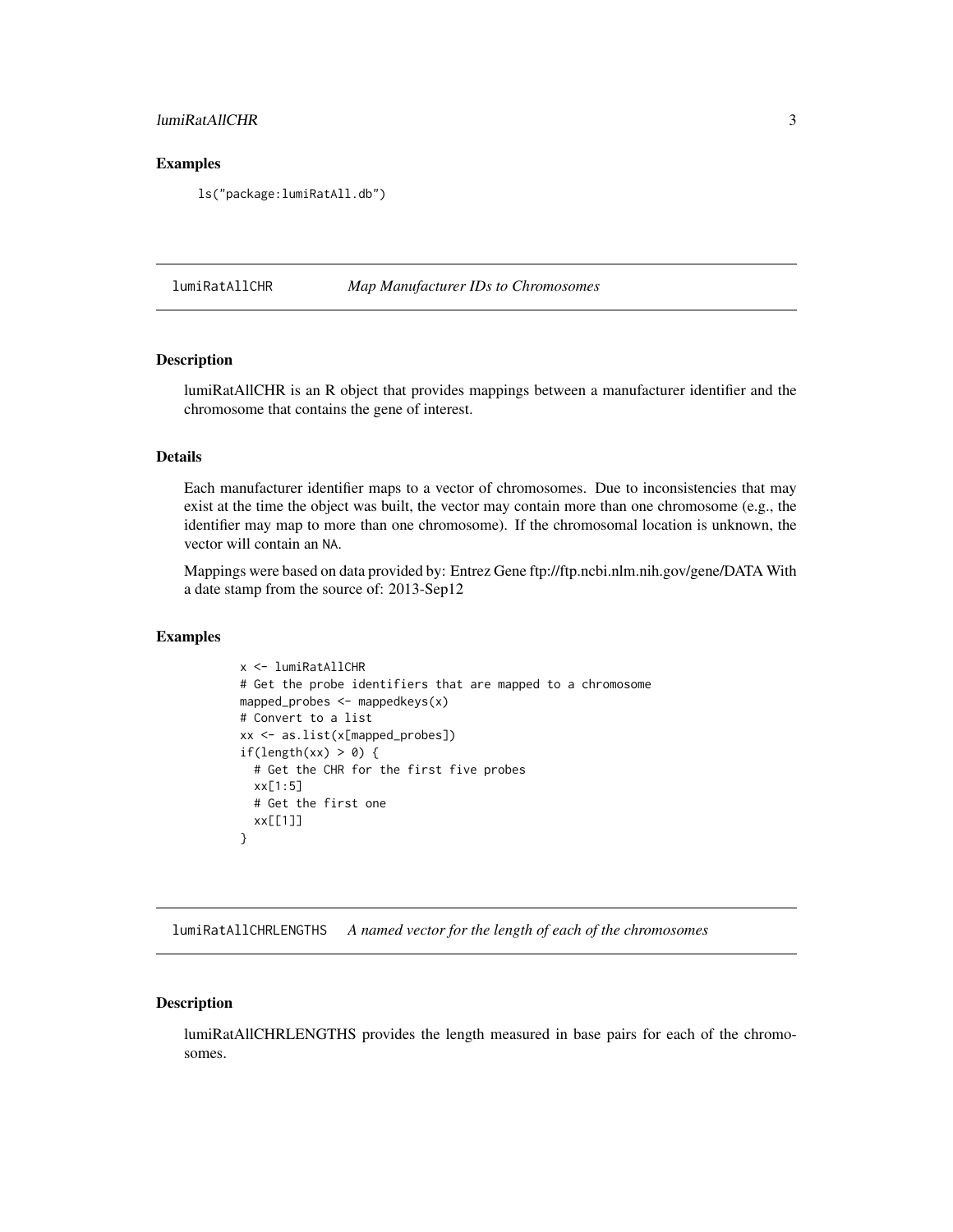#### <span id="page-3-0"></span>Details

This is a named vector with chromosome numbers as the names and the corresponding lengths for chromosomes as the values.

Total lengths of chromosomes were derived by calculating the number of base pairs on the sequence string for each chromosome.

#### Examples

```
tt <- lumiRatAllCHRLENGTHS
# Length of chromosome 1
tt["1"]
```
lumiRatAllCHRLOC *Map Manufacturer IDs to Chromosomal Location*

#### **Description**

lumiRatAllCHRLOC is an R object that maps manufacturer identifiers to the starting position of the gene. The position of a gene is measured as the number of base pairs.

The CHRLOCEND mapping is the same as the CHRLOC mapping except that it specifies the ending base of a gene instead of the start.

#### Details

Each manufacturer identifier maps to a named vector of chromosomal locations, where the name indicates the chromosome. Due to inconsistencies that may exist at the time the object was built, these vectors may contain more than one chromosome and/or location. If the chromosomal location is unknown, the vector will contain an NA.

Chromosomal locations on both the sense and antisense strands are measured as the number of base pairs from the p (5' end of the sense strand) to q (3' end of the sense strand) arms. Chromosomal locations on the antisense strand have a leading "-" sign (e. g. -1234567).

Since some genes have multiple start sites, this field can map to multiple locations.

Mappings were based on data provided by: UCSC Genome Bioinformatics (Rattus norvegicus) ftp://hgdownload.cse.ucsc.edu/goldenPath/rn5 With a date stamp from the source of: 2012-Jun11

```
x <- lumiRatAllCHRLOC
# Get the probe identifiers that are mapped to chromosome locations
mapped_probes <- mappedkeys(x)
# Convert to a list
xx <- as.list(x[mapped_probes])
if(length(xx) > 0) {
  # Get the CHRLOC for the first five probes
 xx[1:5]
 # Get the first one
 xx[[1]]
}
```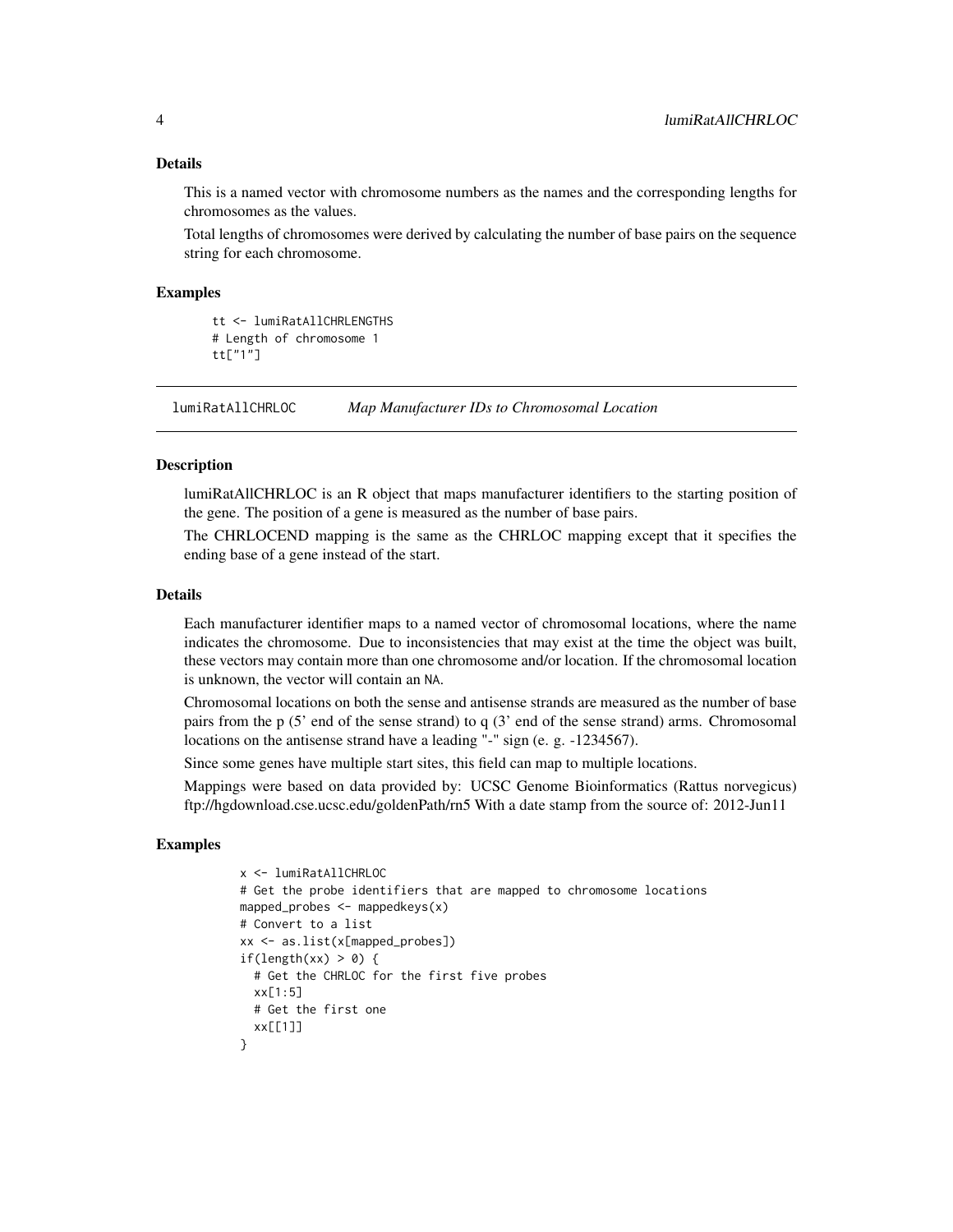<span id="page-4-0"></span>lumiRatAllENSEMBL *Map Ensembl gene accession numbers with Entrez Gene identifiers*

#### **Description**

lumiRatAllENSEMBL is an R object that contains mappings between manufacturer identifiers and Ensembl gene accession numbers.

#### Details

This object is a simple mapping of manufacturer identifiers to Ensembl gene Accession Numbers.

Mappings were based on data provided by BOTH of these sources: [http://www.ensembl.org/](http://www.ensembl.org/biomart/martview/) [biomart/martview/](http://www.ensembl.org/biomart/martview/) <ftp://ftp.ncbi.nlm.nih.gov/gene/DATA>

For most species, this mapping is a combination of manufacturer to ensembl IDs from BOTH NCBI and ensembl. Users who wish to only use mappings from NCBI are encouraged to see the ncbi2ensembl table in the appropriate organism package. Users who wish to only use mappings from ensembl are encouraged to see the ensembl2ncbi table which is also found in the appropriate organism packages. These mappings are based upon the ensembl table which is contains data from BOTH of these sources in an effort to maximize the chances that you will find a match.

For worms and flies however, this mapping is based only on sources from ensembl, as these organisms do not have ensembl to entrez gene mapping data at NCBI.

```
x <- lumiRatAllENSEMBL
# Get the entrez gene IDs that are mapped to an Ensembl ID
mapped_genes <- mappedkeys(x)
# Convert to a list
xx <- as.list(x[mapped_genes])
if(length(xx) > 0) {
  # Get the Ensembl gene IDs for the first five genes
  xx[1:5]
  # Get the first one
  xx[[1]]
}
#For the reverse map ENSEMBL2PROBE:
# Convert to a list
xx <- as.list(lumiRatAllENSEMBL2PROBE)
if(length(xx) > 0){
   # Gets the entrez gene IDs for the first five Ensembl IDs
   xx[1:5]
   # Get the first one
   xx[[1]]
}
```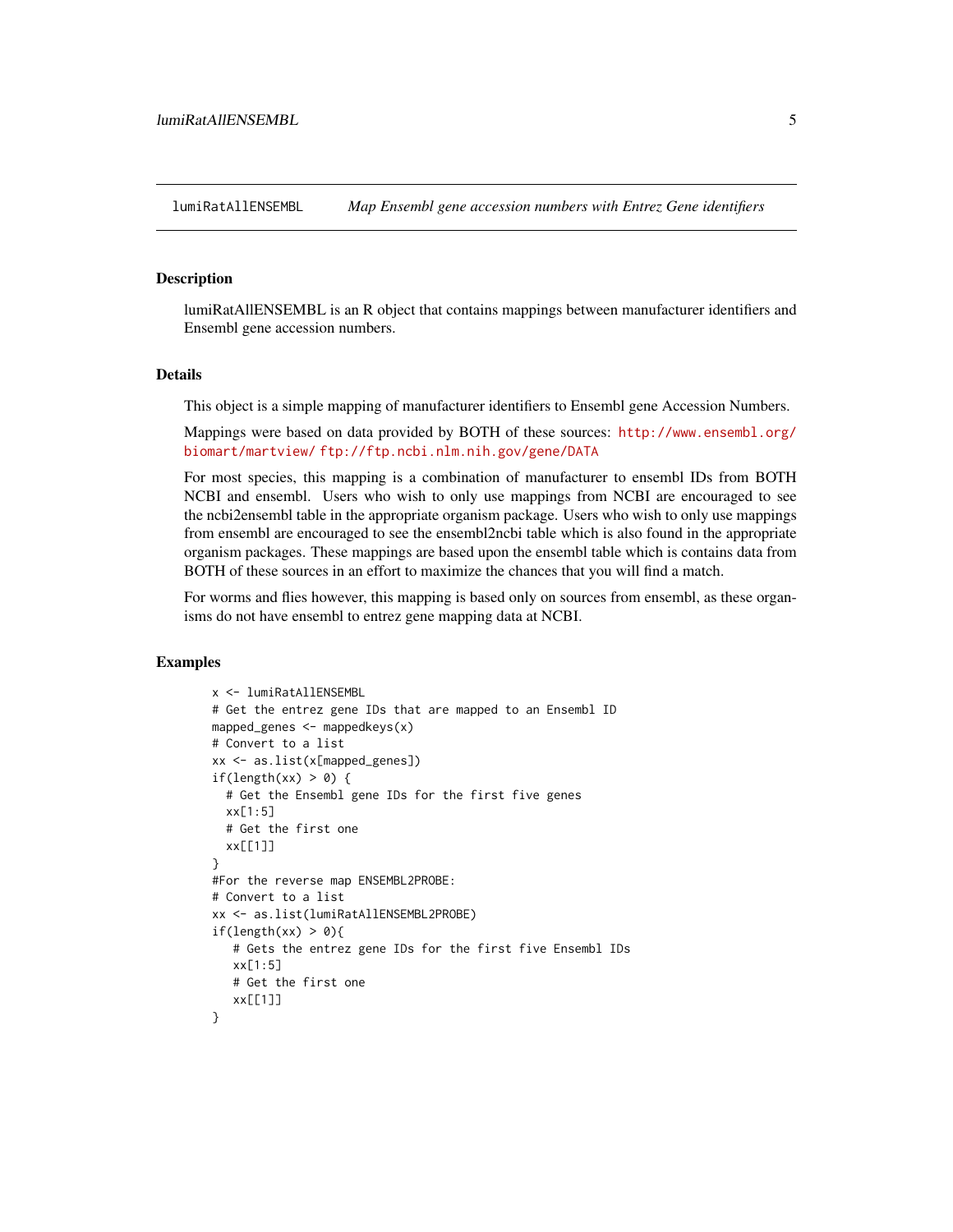<span id="page-5-0"></span>lumiRatAllENTREZID *Map between Manufacturer Identifiers and Entrez Gene*

#### Description

lumiRatAllENTREZID is an R object that provides mappings between manufacturer identifiers and Entrez Gene identifiers.

# Details

Each manufacturer identifier is mapped to a vector of Entrez Gene identifiers. An NA is assigned to those manufacturer identifiers that can not be mapped to an Entrez Gene identifier at this time.

If a given manufacturer identifier can be mapped to different Entrez Gene identifiers from various sources, we attempt to select the common identifiers. If a concensus cannot be determined, we select the smallest identifier.

Mappings were based on data provided by: Entrez Gene ftp://ftp.ncbi.nlm.nih.gov/gene/DATA With a date stamp from the source of: 2013-Sep12

#### References

<http://www.ncbi.nlm.nih.gov/entrez/query.fcgi?db=gene>

#### Examples

```
x <- lumiRatAllENTREZID
# Get the probe identifiers that are mapped to an ENTREZ Gene ID
mapped_probes <- mappedkeys(x)
# Convert to a list
xx <- as.list(x[mapped_probes])
if(length(xx) > 0) {
 # Get the ENTREZID for the first five probes
  xx[1:5]
 # Get the first one
  xx[[1]]
}
```

| <b>lumiRatAllENZYME</b> | Maps between Manufacturer IDs and Enzyme Commission (EC) Num- |
|-------------------------|---------------------------------------------------------------|
|                         | bers                                                          |

# **Description**

lumiRatAllENZYME is an R object that provides mappings between manufacturer identifiers and EC numbers. lumiRatAllENZYME2PROBE is an R object that maps Enzyme Commission (EC) numbers to manufacturer identifiers.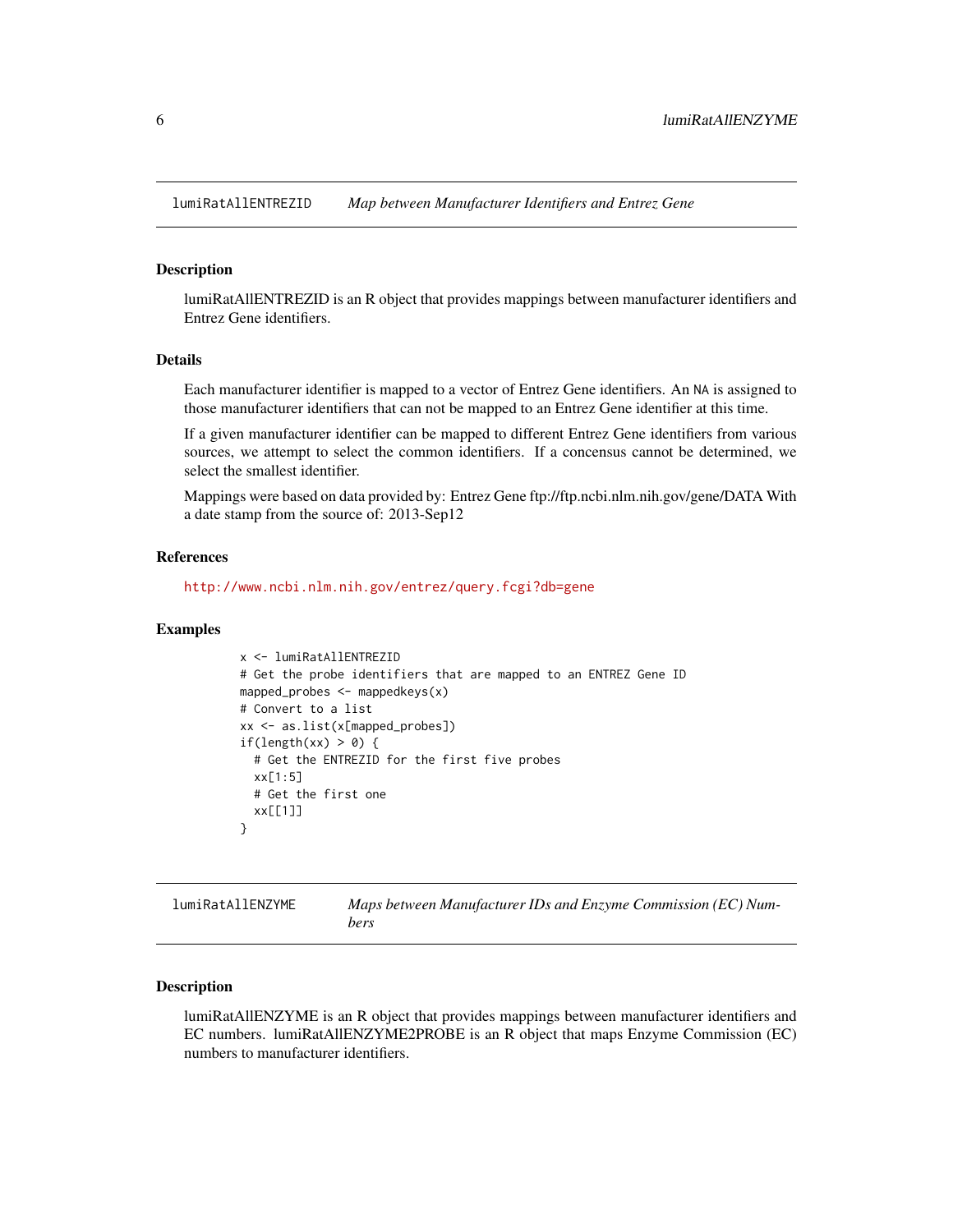# Details

When the lumiRatAllENZYME maping viewed as a list, each manufacturer identifier maps to a named vector containing the EC number that corresponds to the enzyme produced by that gene. The names corresponds to the manufacturer identifiers. If this information is unknown, the vector will contain an NA.

For the lumiRatAllENZYME2PROBE, each EC number maps to a named vector containing all of the manufacturer identifiers that correspond to the gene that produces that enzyme. The name of the vector corresponds to the EC number.

Enzyme Commission numbers are assigned by the Nomenclature Committee of the International Union of Biochemistry and Molecular Biology <http://www.chem.qmw.ac.uk/iubmb/enzyme/> to allow enzymes to be identified.

An Enzyme Commission number is of the format EC x.y.z.w, where x, y, z, and w are numeric numbers. In lumiRatAllENZYME2PROBE, EC is dropped from the Enzyme Commission numbers.

Enzyme Commission numbers have corresponding names that describe the functions of enzymes in such a way that EC x is a more general description than EC x.y that in turn is a more general description than EC x.y.z. The top level EC numbers and names are listed below:

EC 1 oxidoreductases

EC 2 transferases

EC 3 hydrolases

EC 4 lyases

EC 5 isomerases

EC 6 ligases

The EC name for a given EC number can be viewed at [http://www.chem.qmul.ac.uk/iupac/](http://www.chem.qmul.ac.uk/iupac/jcbn/index.html#6) [jcbn/index.html#6](http://www.chem.qmul.ac.uk/iupac/jcbn/index.html#6)

Mappings between probe identifiers and enzyme identifiers were obtained using files provided by: KEGG GENOME ftp://ftp.genome.jp/pub/kegg/genomes With a date stamp from the source of: 2011-Mar15

# References

<ftp://ftp.genome.ad.jp/pub/kegg/pathways>

```
x <- lumiRatAllENZYME
# Get the probe identifiers that are mapped to an EC number
mapped_probes <- mappedkeys(x)
# Convert to a list
xx <- as.list(x[mapped_probes])
if(length(xx) > 0) {
  # Get the ENZYME for the first five probes
  xx[1:5]
  # Get the first one
  xx[[1]]
}
```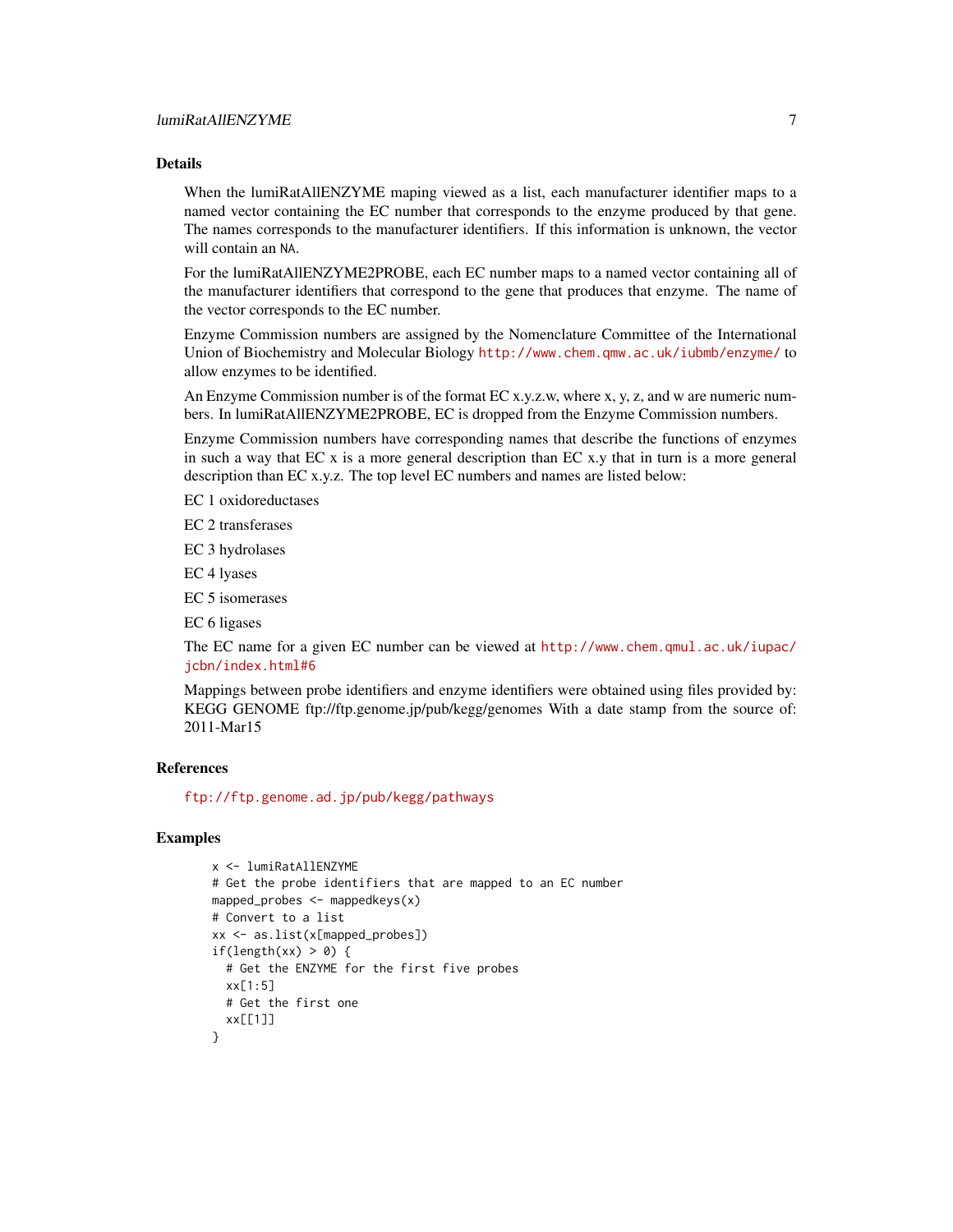```
# Now convert lumiRatAllENZYME2PROBE to a list to see inside
xx <- as.list(lumiRatAllENZYME2PROBE)
if(length(xx) > 0){
  # Get the probe identifiers for the first five enzyme
  #commission numbers
  xx[1:5]
  # Get the first one
  xx[[1]]
}
```
lumiRatAllGENENAME *Map between Manufacturer IDs and Genes*

#### Description

lumiRatAllGENENAME is an R object that maps manufacturer identifiers to the corresponding gene name.

# Details

Each manufacturer identifier maps to a named vector containing the gene name. The vector name corresponds to the manufacturer identifier. If the gene name is unknown, the vector will contain an NA.

Gene names currently include both the official (validated by a nomenclature committee) and preferred names (interim selected for display) for genes. Efforts are being made to differentiate the two by adding a name to the vector.

Mappings were based on data provided by: Entrez Gene ftp://ftp.ncbi.nlm.nih.gov/gene/DATA With a date stamp from the source of: 2013-Sep12

```
x <- lumiRatAllGENENAME
# Get the probe identifiers that are mapped to a gene name
mapped_probes <- mappedkeys(x)
# Convert to a list
xx <- as.list(x[mapped_probes])
if(length(xx) > 0) {
  # Get the GENENAME for the first five probes
  xx[1:5]
 # Get the first one
 xx[[1]]
}
```
<span id="page-7-0"></span>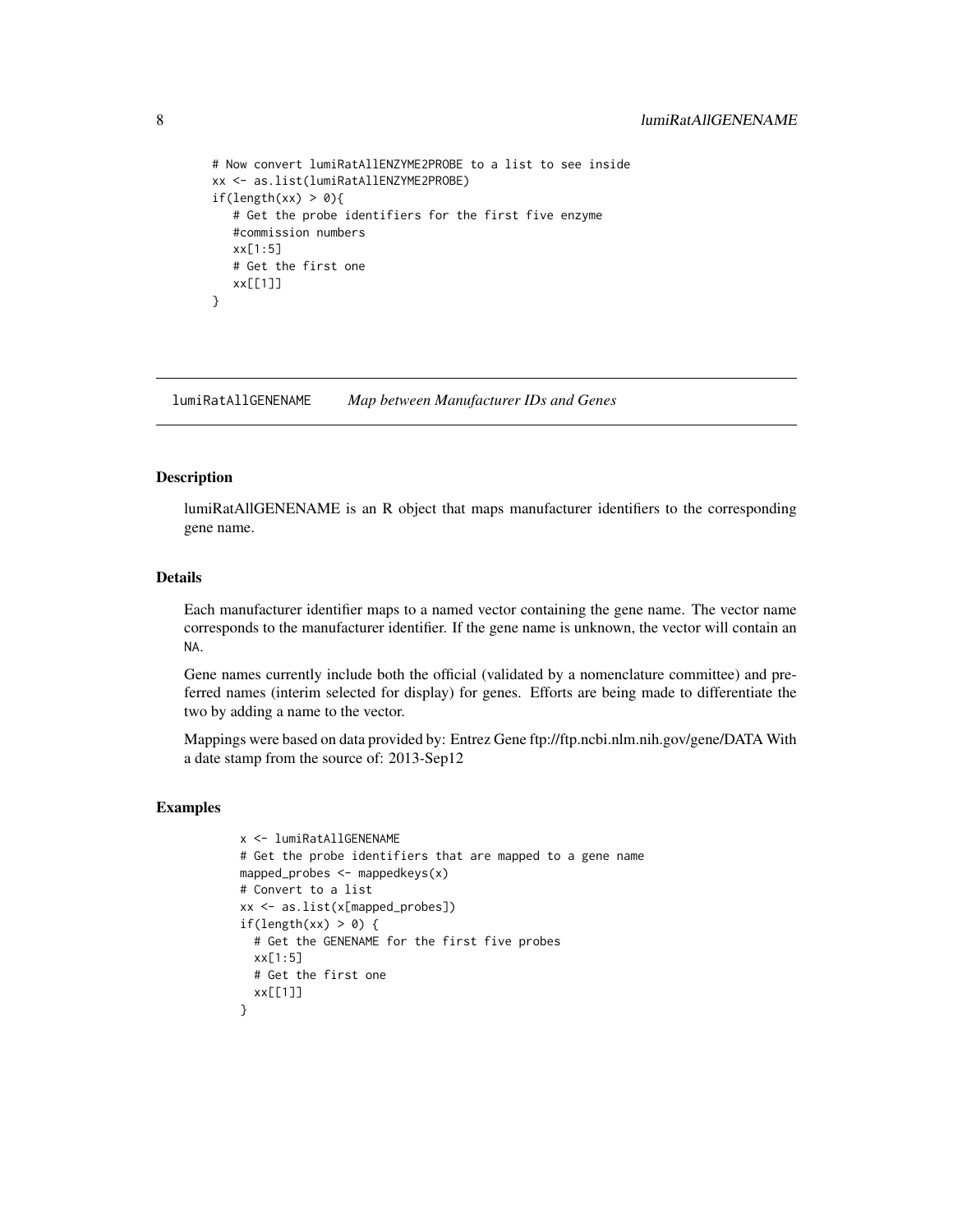<span id="page-8-1"></span>

#### <span id="page-8-0"></span>**Description**

lumiRatAllGO is an R object that provides mappings between manufacturer identifiers and the GO identifiers that they are directly associated with. This mapping and its reverse mapping (lumi-RatAllGO2PROBE) do NOT associate the child terms from the GO ontology with the gene. Only the directly evidenced terms are represented here.

lumiRatAllGO2ALLPROBES is an R object that provides mappings between a given GO identifier and all of the manufacturer identifiers annotated at that GO term OR TO ONE OF IT'S CHILD NODES in the GO ontology. Thus, this mapping is much larger and more inclusive than lumi-RatAllGO2PROBE.

# Details

If lumiRatAllGO is cast as a list, each manufacturer identifier is mapped to a list of lists. The names on the outer list are GO identifiers. Each inner list consists of three named elements: GOID, Ontology, and Evidence.

The GOID element matches the GO identifier named in the outer list and is included for convenience when processing the data using 'lapply'.

The Ontology element indicates which of the three Gene Ontology categories this identifier belongs to. The categories are biological process (BP), cellular component (CC), and molecular function (MF).

The Evidence element contains a code indicating what kind of evidence supports the association of the GO identifier to the manufacturer id. Some of the evidence codes in use include:

IMP: inferred from mutant phenotype

IGI: inferred from genetic interaction

IPI: inferred from physical interaction

ISS: inferred from sequence similarity

IDA: inferred from direct assay

IEP: inferred from expression pattern

IEA: inferred from electronic annotation

TAS: traceable author statement

NAS: non-traceable author statement

ND: no biological data available

IC: inferred by curator

A more complete listing of evidence codes can be found at:

<http://www.geneontology.org/GO.evidence.shtml>

If lumiRatAllGO2ALLPROBES or lumiRatAllGO2PROBE is cast as a list, each GO term maps to a named vector of manufacturer identifiers and evidence codes. A GO identifier may be mapped to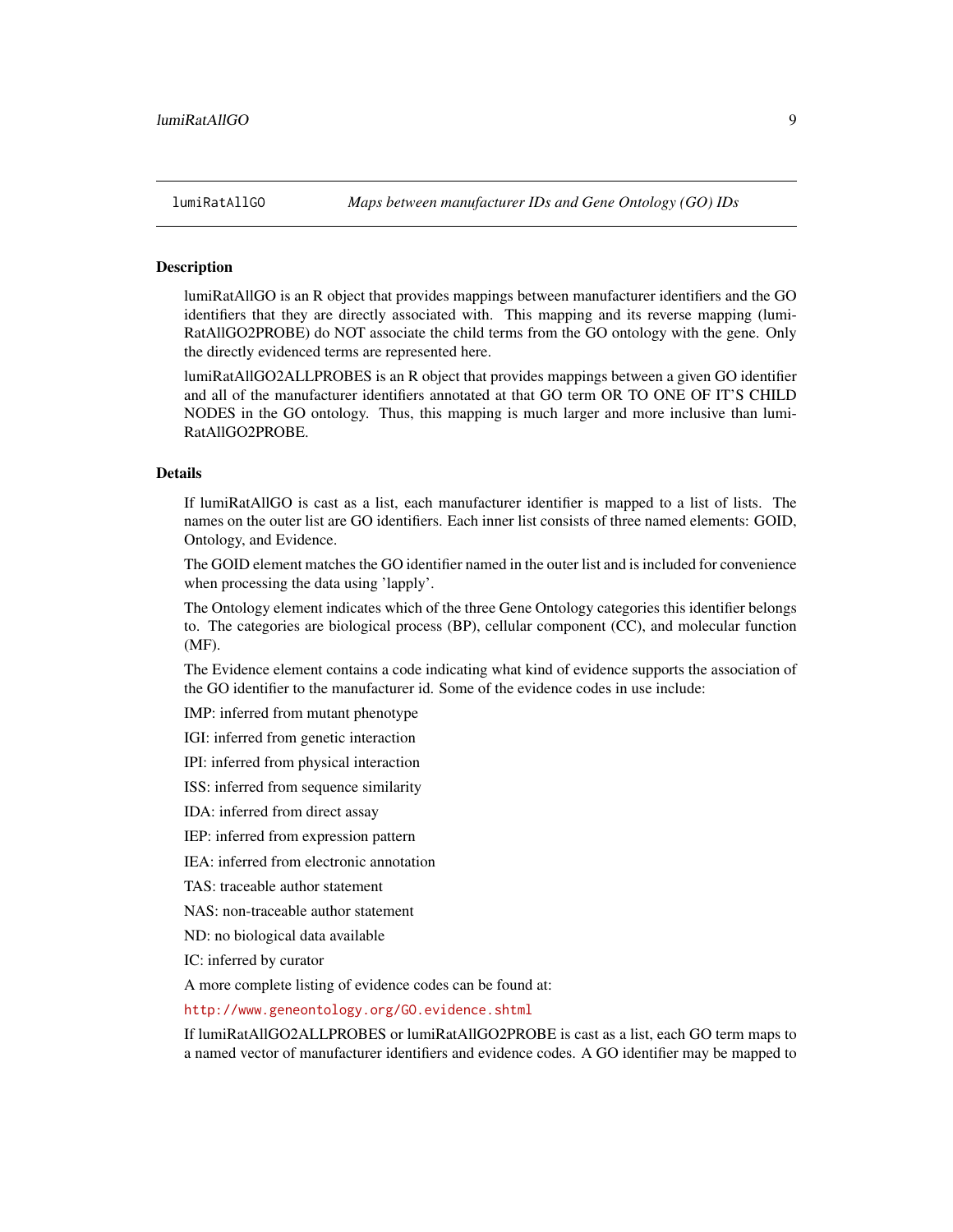the same manufacturer identifier more than once but the evidence code can be different. Mappings between Gene Ontology identifiers and Gene Ontology terms and other information are available in a separate data package named GO.

Whenever any of these mappings are cast as a data.frame, all the results will be output in an appropriate tabular form.

Mappings between manufacturer identifiers and GO information were obtained through their mappings to manufacturer identifiers. NAs are assigned to manufacturer identifiers that can not be mapped to any Gene Ontology information. Mappings between Gene Ontology identifiers an Gene Ontology terms and other information are available in a separate data package named GO.

All mappings were based on data provided by: Gene Ontology ftp://ftp.geneontology.org/pub/go/godatabase/archive/latestlite/ With a date stamp from the source of: 20130907

#### References

<ftp://ftp.ncbi.nlm.nih.gov/gene/DATA/>

# See Also

[lumiRatAllGO2ALLPROBES](#page-8-0).

```
x <- lumiRatAllGO
# Get the manufacturer identifiers that are mapped to a GO ID
mapped_genes \leq mappedkeys(x)
# Convert to a list
xx <- as.list(x[mapped_genes])
if(length(xx) > 0) {
    # Try the first one
    got <- xx[[1]]
    got[[1]][["GOID"]]
    got[[1]][["Ontology"]]
    got[[1]][["Evidence"]]
}
# For the reverse map:
# Convert to a list
xx <- as.list(lumiRatAllGO2PROBE)
if(length(xx) > 0){
    # Gets the manufacturer ids for the top 2nd and 3nd GO identifiers
    goids \leq -x \times [2:3]# Gets the manufacturer ids for the first element of goids
    goids[[1]]
    # Evidence code for the mappings
    names(goids[[1]])
}
# Convert lumiRatAllGO2ALLPROBES to a list
xx <- as.list(lumiRatAllGO2ALLPROBES)
if(length(xx) > 0){
    # Gets the manufacturer identifiers for the top 2nd and 3nd GO identifiers
    goids \leftarrow xx[2:3]# Gets all the manufacturer identifiers for the first element of goids
```
<span id="page-9-0"></span>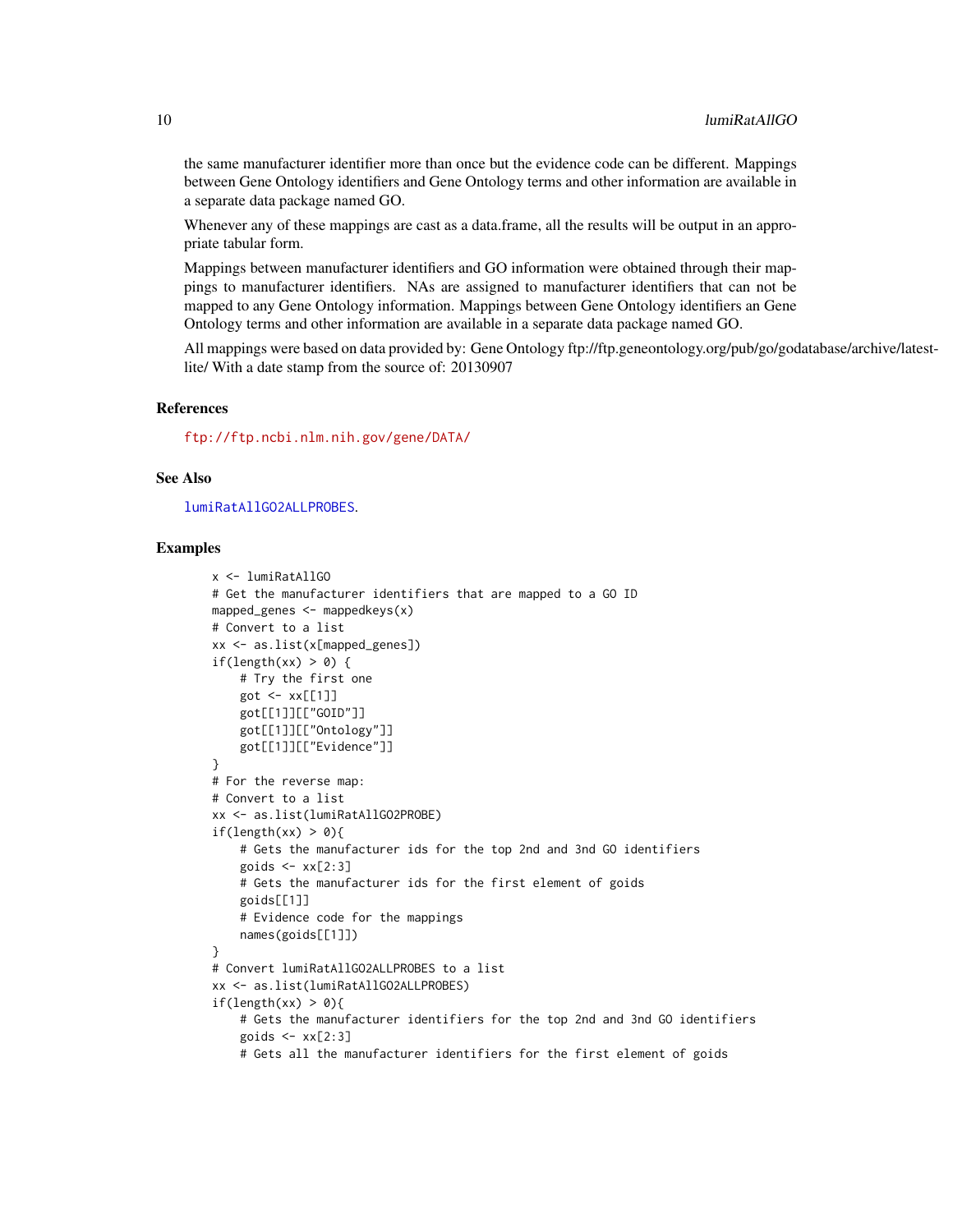}

```
goids[[1]]
# Evidence code for the mappings
names(goids[[1]])
```
lumiRatAllMAPCOUNTS *Number of mapped keys for the maps in package lumiRatAll.db*

#### Description

lumiRatAllMAPCOUNTS provides the "map count" (i.e. the count of mapped keys) for each map in package lumiRatAll.db.

# Details

This "map count" information is precalculated and stored in the package annotation DB. This allows some quality control and is used by the [checkMAPCOUNTS](#page-0-0) function defined in AnnotationDbi to compare and validate different methods (like count.mappedkeys(x) or sum(!is.na(as.list(x)))) for getting the "map count" of a given map.

#### See Also

[mappedkeys](#page-0-0), [count.mappedkeys](#page-0-0), [checkMAPCOUNTS](#page-0-0)

#### Examples

```
lumiRatAllMAPCOUNTS
mapnames <- names(lumiRatAllMAPCOUNTS)
lumiRatAllMAPCOUNTS[mapnames[1]]
x <- get(mapnames[1])
sum(!is.na(as.list(x)))
count.mappedkeys(x) # much faster!
## Check the "map count" of all the maps in package lumiRatAll.db
```
checkMAPCOUNTS("lumiRatAll.db")

lumiRatAllORGANISM *The Organism information for lumiRatAll*

#### Description

lumiRatAllORGANISM is an R object that contains a single item: a character string that names the organism for which lumiRatAll was built. lumiRatAllORGPKG is an R object that contains a chararcter vector with the name of the organism package that a chip package depends on for its gene-centric annotation.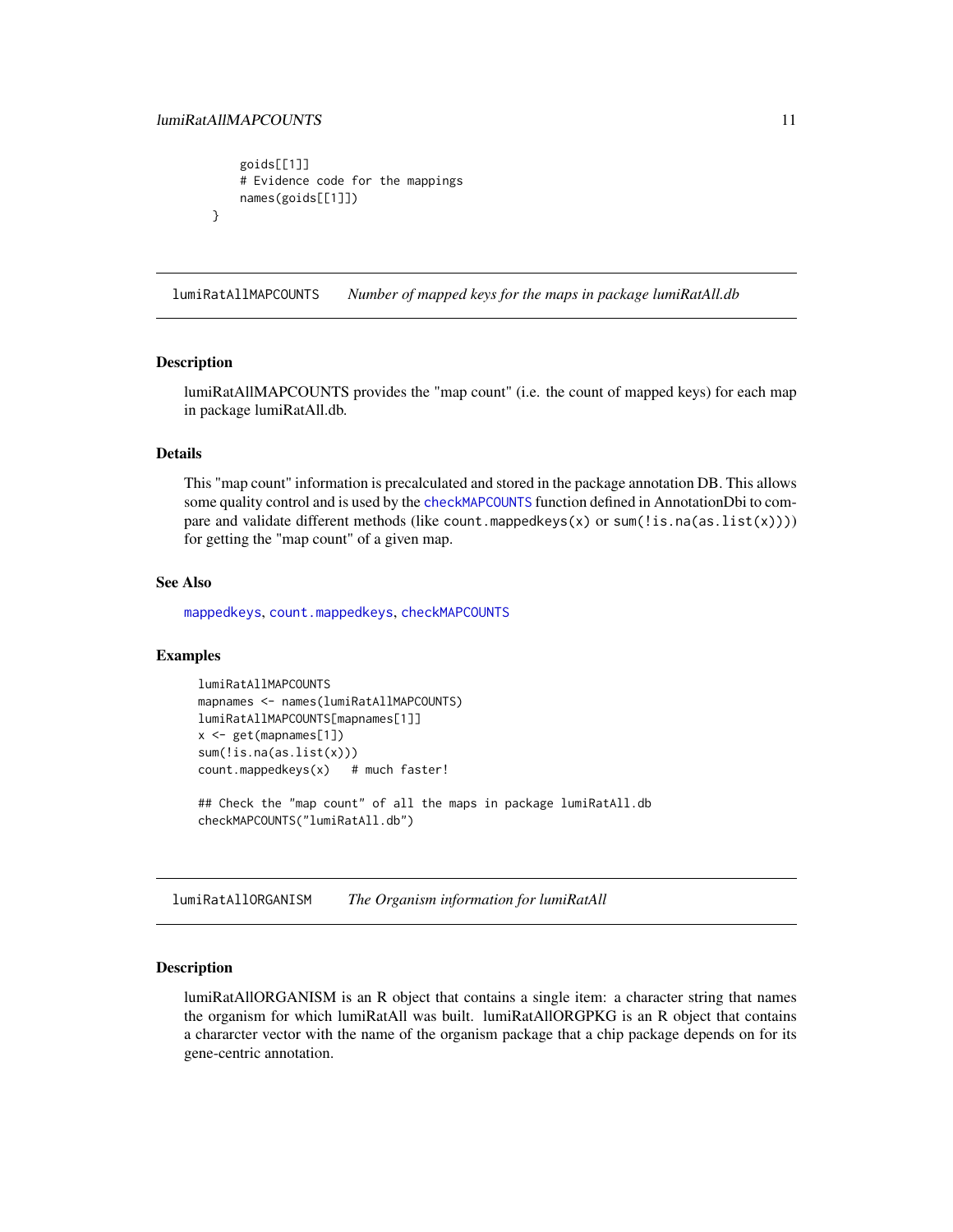# <span id="page-11-0"></span>Details

Although the package name is suggestive of the organism for which it was built, lumiRatAllOR-GANISM provides a simple way to programmatically extract the organism name. lumiRatAllORG-PKG provides a simple way to programmatically extract the name of the parent organism package. The parent organism package is a strict dependency for chip packages as this is where the gene cetric information is ultimately extracted from. The full package name will always be this string plus the extension ".db". But most programatic acces will not require this extension, so its more convenient to leave it out.

### Examples

lumiRatAllORGANISM lumiRatAllORGPKG

lumiRatAllPATH *Mappings between probe identifiers and KEGG pathway identifiers*

# Description

KEGG (Kyoto Encyclopedia of Genes and Genomes) maintains pathway data for various organisms.

lumiRatAllPATH maps probe identifiers to the identifiers used by KEGG for pathways in which the genes represented by the probe identifiers are involved

lumiRatAllPATH2PROBE is an R object that provides mappings between KEGG identifiers and manufacturer identifiers.

#### Details

Each KEGG pathway has a name and identifier. Pathway name for a given pathway identifier can be obtained using the KEGG data package that can either be built using AnnBuilder or downloaded from Bioconductor <http://www.bioconductor.org>.

Graphic presentations of pathways are searchable at url http://www.genome.ad.jp/kegg/pathway.html by using pathway identifiers as keys.

Mappings were based on data provided by: KEGG GENOME ftp://ftp.genome.jp/pub/kegg/genomes With a date stamp from the source of: 2011-Mar15

# References

<http://www.genome.ad.jp/kegg/>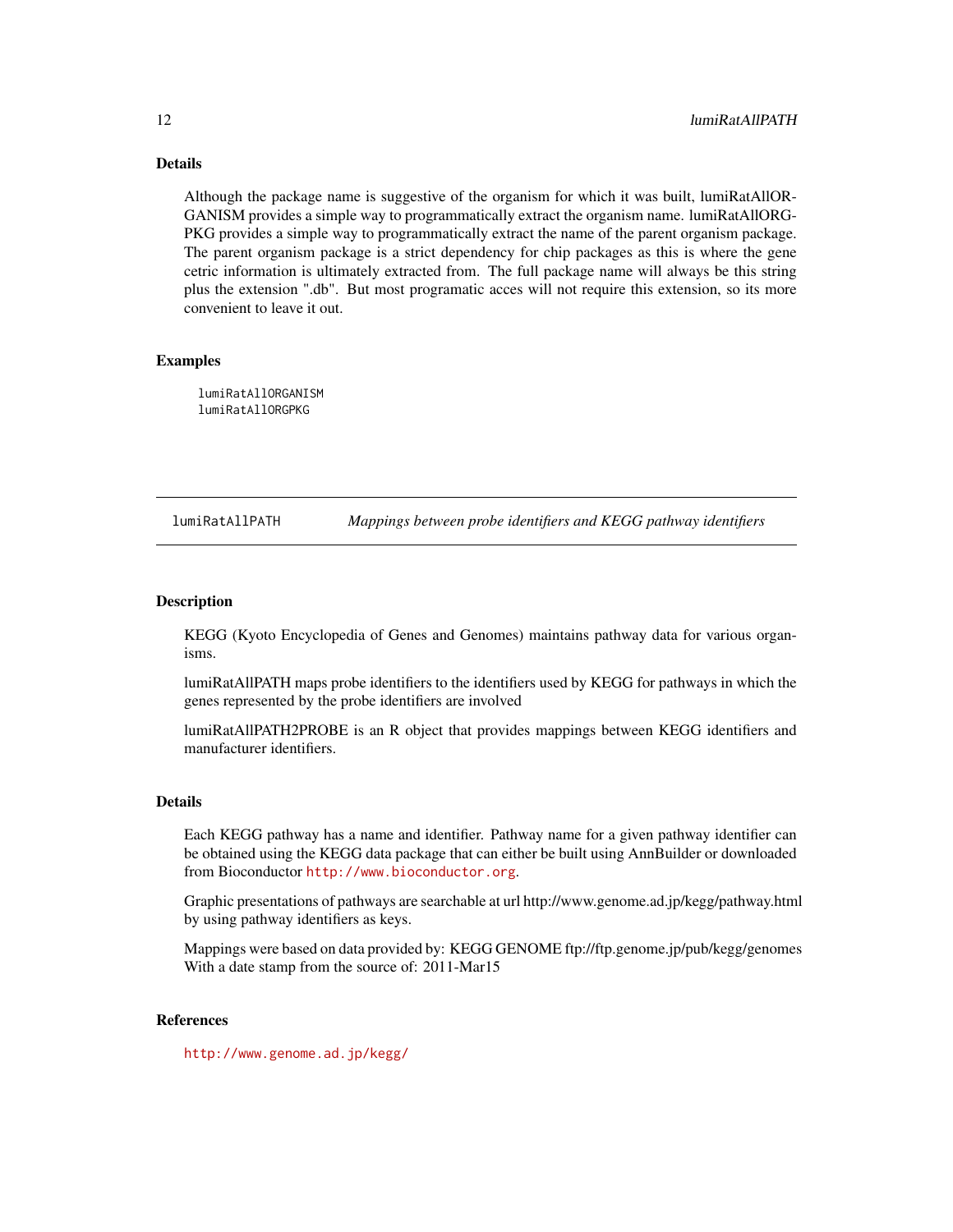# <span id="page-12-0"></span>lumiRatAllPFAM 13

#### Examples

```
x <- lumiRatAllPATH
# Get the probe identifiers that are mapped to a KEGG pathway ID
mapped_probes \leq mappedkeys(x)
# Convert to a list
xx <- as.list(x[mapped_probes])
if(length(xx) > 0) {
  # Get the PATH for the first five probes
  xx[1:5]
  # Get the first one
  xx[[1]]
}
# Now convert the lumiRatAllPATH2PROBE object to a list
xx <- as.list(lumiRatAllPATH2PROBE)
if(length(xx) > 0){
    # Get the probe identifiers for the first two pathway identifiers
    xx[1:2]
    # Get the first one
    xx[[1]]
}
```
lumiRatAllPFAM *Map Manufacturer IDs to Pfam IDs*

# Description

lumiRatAllPFAM is an R object that provides mappings between a manufacturer identifier and the associated Pfam identifiers.

#### Details

Each manufacturer identifier maps to a named vector of Pfam identifiers. The name for each Pfam identifier is the IPI accession numbe where this Pfam identifier is found.

If the Pfam is a named NA, it means that the associated Entrez Gene id of this manufacturer identifier is found in an IPI entry of the IPI database, but there is no Pfam identifier in the entry.

If the Pfam is a non-named NA, it means that the associated Entrez Gene id of this manufacturer identifier is not found in any IPI entry of the IPI database.

Mappings were based on data provided by: Uniprot http://www.UniProt.org/ With a date stamp from the source of: Mon Sep 16 12:11:23 2013

```
x <- lumiRatAllPFAM
# Get the probe identifiers that are mapped to any Pfam ID
mapped_probes <- mappedkeys(x)
# Convert to a list
xx <- as.list(x[mapped_probes])
```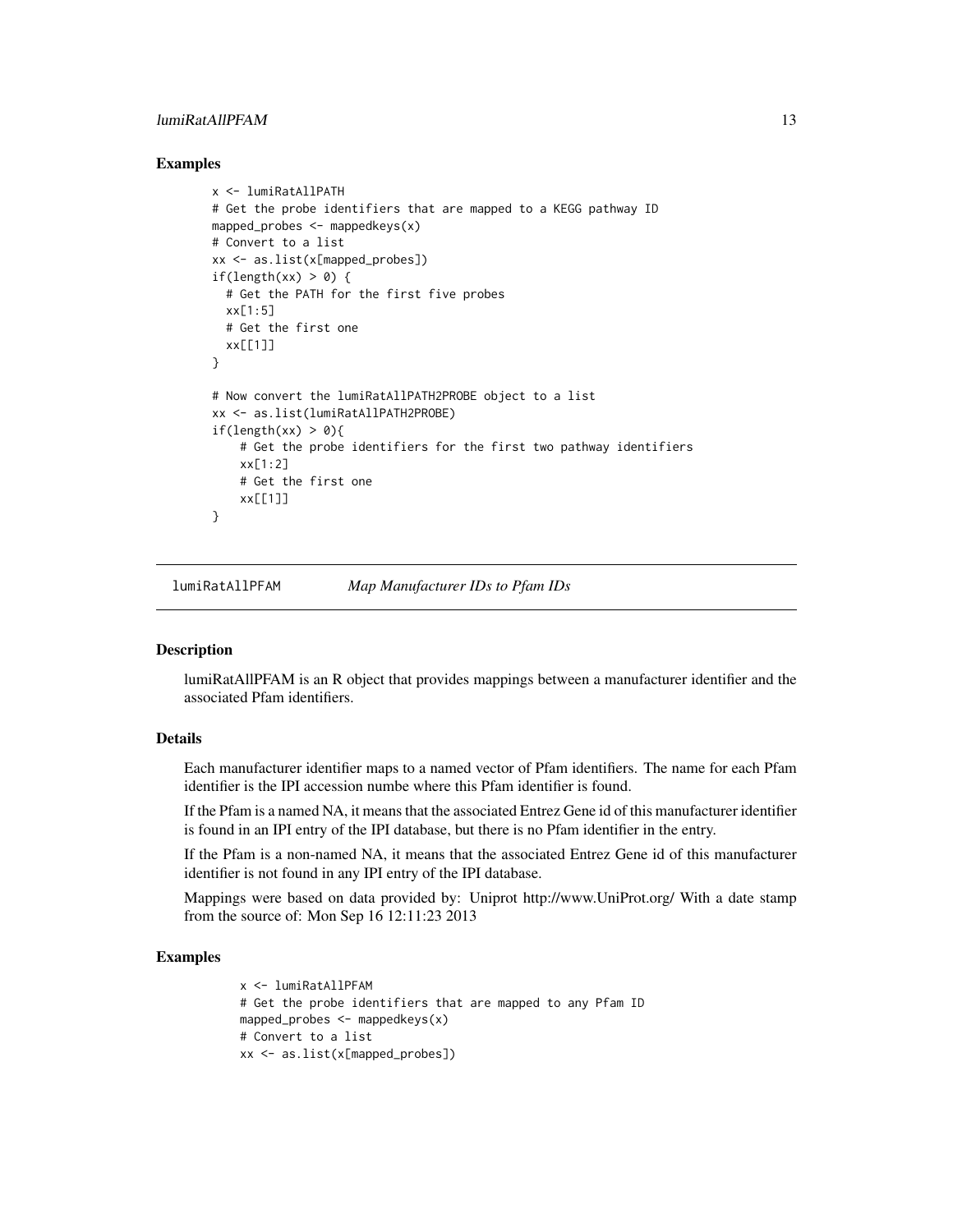<span id="page-13-0"></span># randomly display 10 probes sample(xx, 10)

lumiRatAllPMID *Maps between Manufacturer Identifiers and PubMed Identifiers*

#### Description

lumiRatAllPMID is an R object that provides mappings between manufacturer identifiers and PubMed identifiers. lumiRatAllPMID2PROBE is an R object that provides mappings between PubMed identifiers and manufacturer identifiers.

# **Details**

When lumiRatAllPMID is viewed as a list each manufacturer identifier is mapped to a named vector of PubMed identifiers. The name associated with each vector corresponds to the manufacturer identifier. The length of the vector may be one or greater, depending on how many PubMed identifiers a given manufacturer identifier is mapped to. An NA is reported for any manufacturer identifier that cannot be mapped to a PubMed identifier.

When lumiRatAllPMID2PROBE is viewed as a list each PubMed identifier is mapped to a named vector of manufacturer identifiers. The name represents the PubMed identifier and the vector contains all manufacturer identifiers that are represented by that PubMed identifier. The length of the vector may be one or longer, depending on how many manufacturer identifiers are mapped to a given PubMed identifier.

Titles, abstracts, and possibly full texts of articles can be obtained from PubMed by providing a valid PubMed identifier. The pubmed function of annotate can also be used for the same purpose.

Mappings were based on data provided by: Entrez Gene ftp://ftp.ncbi.nlm.nih.gov/gene/DATA With a date stamp from the source of: 2013-Sep12

#### References

<http://www.ncbi.nlm.nih.gov/entrez/query.fcgi?db=PubMed>

```
x <- lumiRatAllPMID
   # Get the probe identifiers that are mapped to any PubMed ID
   mapped_probes \leq mappedkeys(x)
   # Convert to a list
   xx <- as.list(x[mapped_probes])
if(length(xx) > 0)# Get the PubMed identifiers for the first two probe identifiers
   xx[1:2]
   # Get the first one
   xx[[1]]
   if(interactive() && !is.null(xx[[1]]) && !is.na(xx[[1]])
      && require(annotate)){
       # Get article information as XML files
```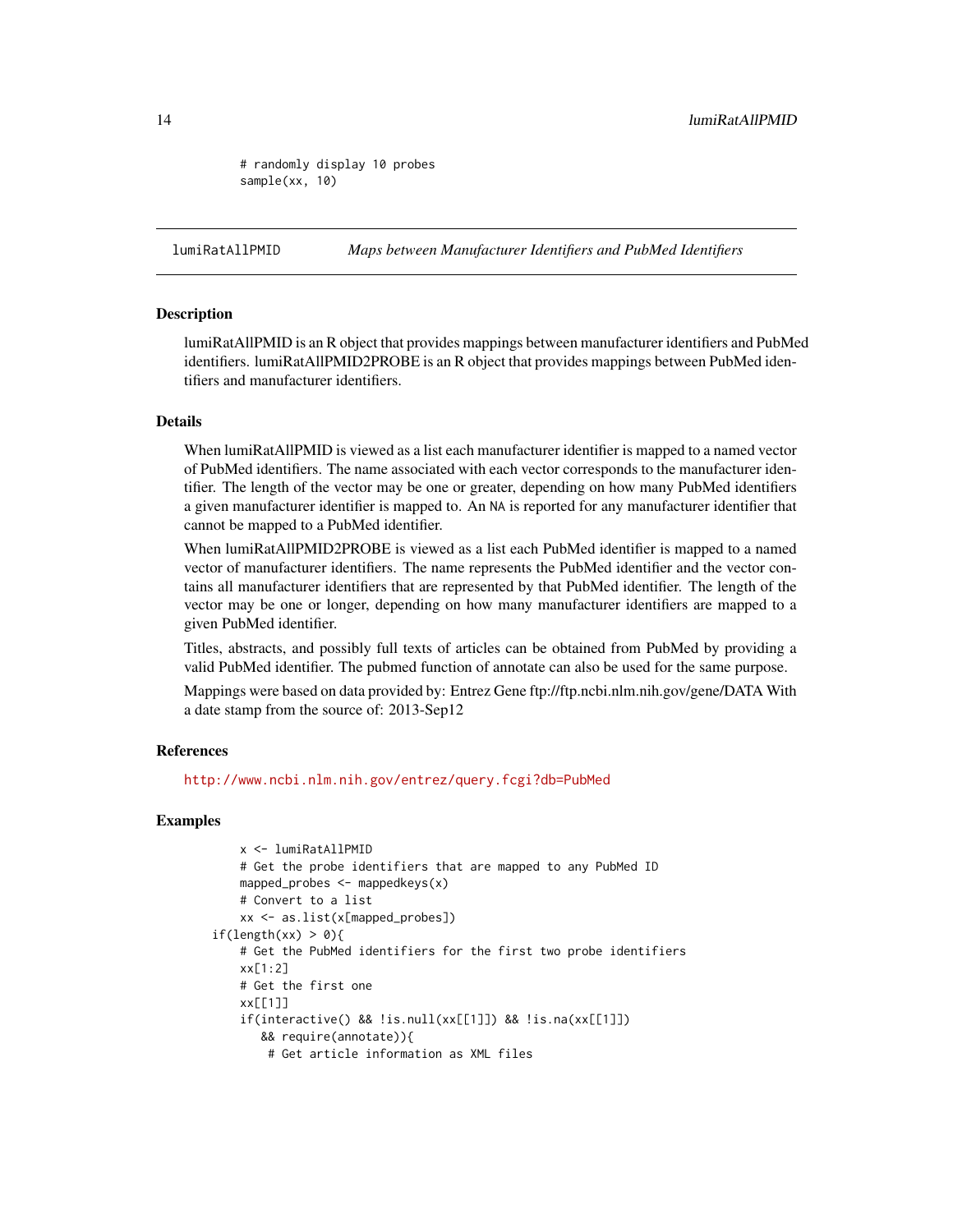```
xmls < -pubmed(xx[[1]], disp = "data")# View article information using a browser
       pubmed(xx[[1]], disp = "browser")
   }
}
# Now convert the reverse map object lumiRatAllPMID2PROBE to a list
xx <- as.list(lumiRatAllPMID2PROBE)
if(length(xx) > 0){
   # Get the probe identifiers for the first two PubMed identifiers
   xx[1:2]
   # Get the first one
   xx[[1]]
    if(interactive() && require(annotate)){
       # Get article information as XML files for a PubMed id
       xmls <- pubmed(names(xx)[1], disp = "data")
       # View article information using a browser
       pubmed(names(xx)[1], disp = "browser")
   }
}
```
lumiRatAllPROSITE *Map Manufacturer IDs to PROSITE ID*

#### Description

lumiRatAllPROSITE is an R object that provides mappings between a manufacturer identifier and the associated PROSITE identifiers.

# Details

Each manufacturer identifier maps to a named vector of PROSITE identifiers. The name for each PROSITE identifier is the IPI accession numbe where this PROSITE identifier is found.

If the PROSITE is a named NA, it means that the associated Entrez Gene id of this manufacturer identifier is found in an IPI entry of the IPI database, but there is no PROSITE identifier in the entry.

If the PROSITE is a non-named NA, it means that the associated Entrez Gene id of this manufacturer identifier is not found in any IPI entry of the IPI database.

Mappings were based on data provided by: Uniprot http://www.UniProt.org/ With a date stamp from the source of: Mon Sep 16 12:11:23 2013

```
x <- lumiRatAllPROSITE
# Get the probe identifiers that are mapped to any PROSITE ID
mapped_probes <- mappedkeys(x)
# Convert to a list
xxx <- as.list(x[mapped_probes])
# randomly display 10 probes
xxx[sample(1:length(xxx), 10)]
```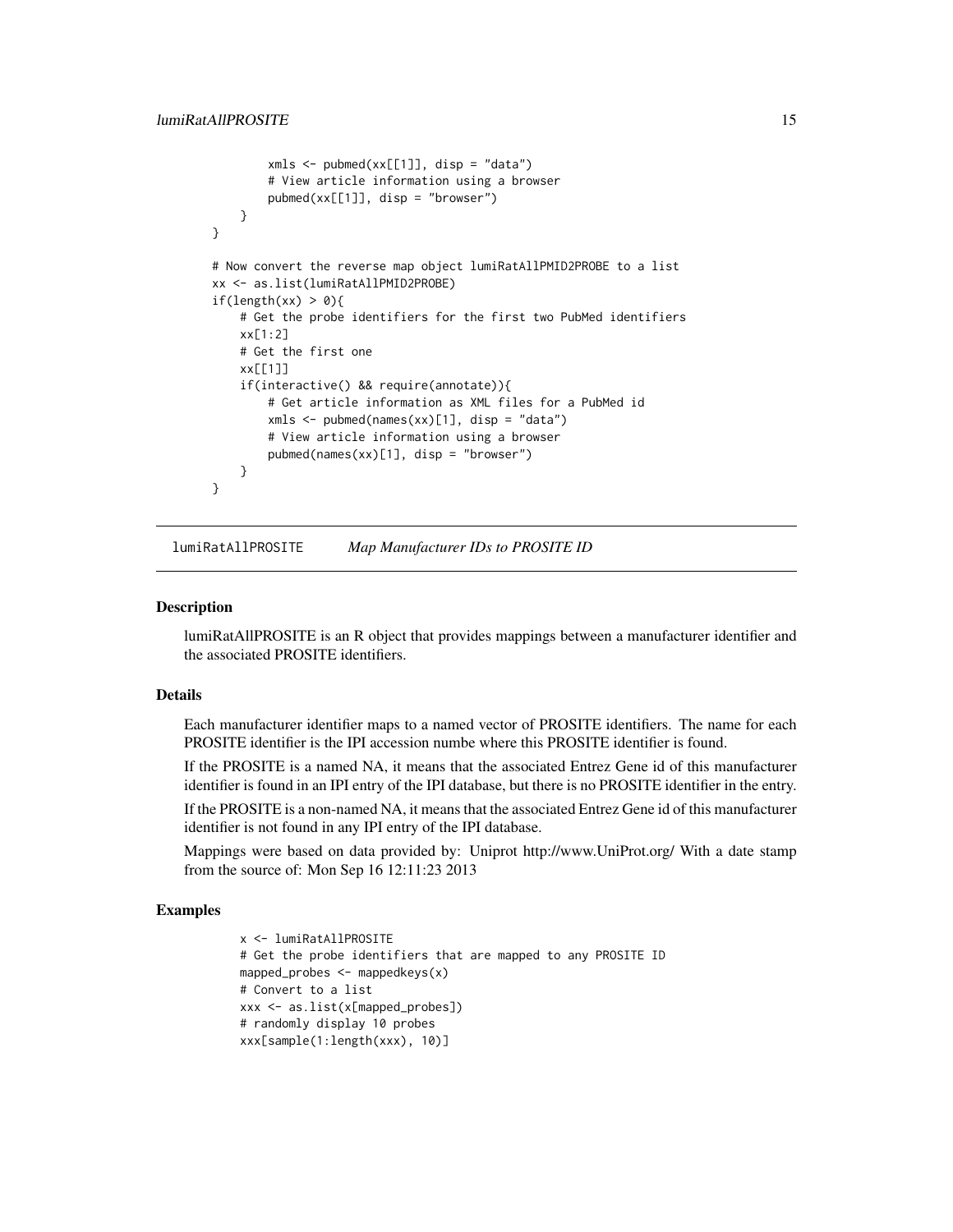<span id="page-15-0"></span>

#### **Description**

lumiRatAllREFSEQ is an R object that provides mappings between manufacturer identifiers and RefSeq identifiers.

# Details

Each manufacturer identifier is mapped to a named vector of RefSeq identifiers. The name represents the manufacturer identifier and the vector contains all RefSeq identifiers that can be mapped to that manufacturer identifier. The length of the vector may be one or greater, depending on how many RefSeq identifiers a given manufacturer identifier can be mapped to. An NA is reported for any manufacturer identifier that cannot be mapped to a RefSeq identifier at this time.

RefSeq identifiers differ in format according to the type of record the identifiers are for as shown below:

NG\\_XXXXX: RefSeq accessions for genomic region (nucleotide) records

NM\\_XXXXX: RefSeq accessions for mRNA records

NC\\_XXXXX: RefSeq accessions for chromosome records

NP\\_XXXXX: RefSeq accessions for protein records

XR\\_XXXXX: RefSeq accessions for model RNAs that are not associated with protein products

XM\\_XXXXX: RefSeq accessions for model mRNA records

XP\\_XXXXX: RefSeq accessions for model protein records

Where XXXXX is a sequence of integers.

NCBI <http://www.ncbi.nlm.nih.gov/RefSeq/> allows users to query the RefSeq database using RefSeq identifiers.

Mappings were based on data provided by: Entrez Gene ftp://ftp.ncbi.nlm.nih.gov/gene/DATA With a date stamp from the source of: 2013-Sep12

# References

<http://www.ncbi.nlm.nih.gov> <http://www.ncbi.nlm.nih.gov/RefSeq/>

```
x <- lumiRatAllREFSEQ
# Get the probe identifiers that are mapped to any RefSeq ID
mapped_probes <- mappedkeys(x)
# Convert to a list
xx <- as.list(x[mapped_probes])
if(length(xx) > 0) {
  # Get the REFSEQ for the first five probes
  xx[1:5]
```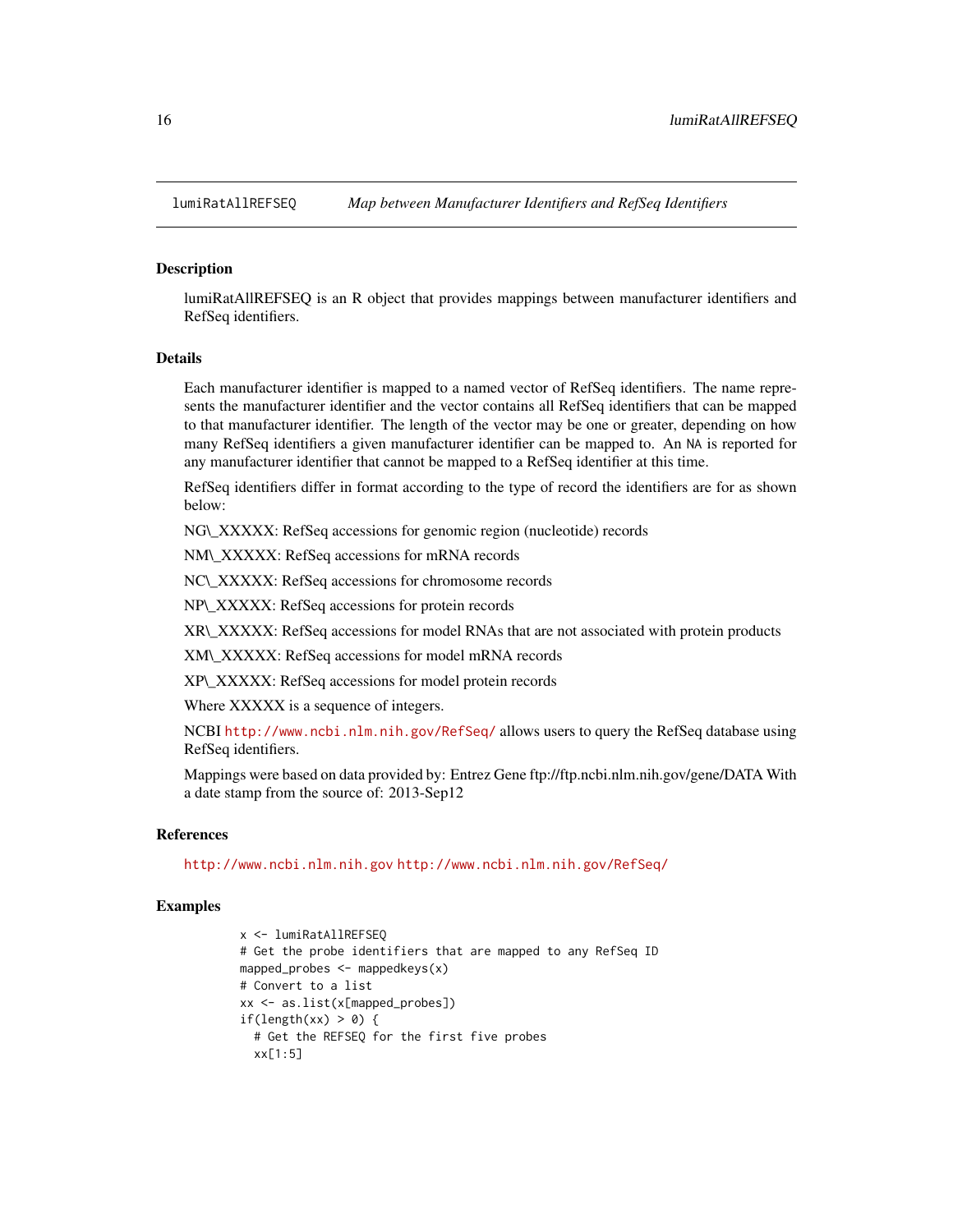```
# Get the first one
  xx[[1]]
}
```
lumiRatAllSYMBOL *Map between Manufacturer Identifiers and Gene Symbols*

#### **Description**

lumiRatAllSYMBOL is an R object that provides mappings between manufacturer identifiers and gene abbreviations.

#### Details

Each manufacturer identifier is mapped to an abbreviation for the corresponding gene. An NA is reported if there is no known abbreviation for a given gene.

Symbols typically consist of 3 letters that define either a single gene (ABC) or multiple genes (ABC1, ABC2, ABC3). Gene symbols can be used as key words to query public databases such as Entrez Gene.

Mappings were based on data provided by: Entrez Gene ftp://ftp.ncbi.nlm.nih.gov/gene/DATA With a date stamp from the source of: 2013-Sep12

# References

<http://www.ncbi.nlm.nih.gov/entrez/query.fcgi?db=gene>

```
x <- lumiRatAllSYMBOL
# Get the probe identifiers that are mapped to a gene symbol
mapped_probes <- mappedkeys(x)
# Convert to a list
xx <- as.list(x[mapped_probes])
if(length(xx) > 0) {
  # Get the SYMBOL for the first five probes
 xx[1:5]
  # Get the first one
  xx[[1]]
}
```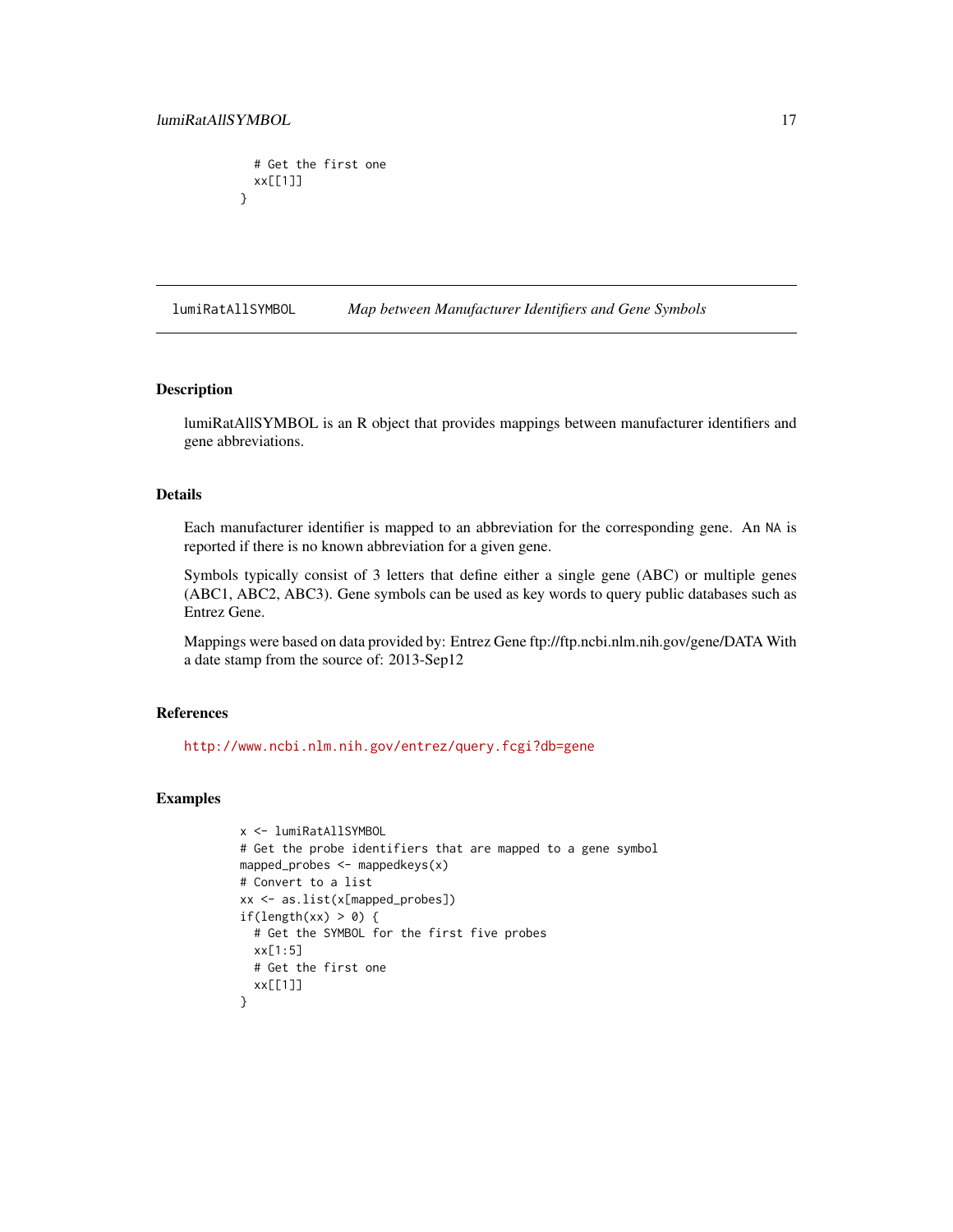<span id="page-17-0"></span>

# Description

lumiRatAllUNIGENE is an R object that provides mappings between manufacturer identifiers and UniGene identifiers.

### Details

Each manufacturer identifier is mapped to a UniGene identifier. An NA is reported if the manufacturer identifier cannot be mapped to UniGene at this time.

A UniGene identifier represents a cluster of sequences of a gene. Using UniGene identifiers one can query the UniGene database for information about the sequences or the Entrez Gene database for information about the genes.

Mappings were based on data provided by: Entrez Gene ftp://ftp.ncbi.nlm.nih.gov/gene/DATA With a date stamp from the source of: 2013-Sep12

# References

<http://www.ncbi.nlm.nih.gov/entrez/query.fcgi?db=gene>

#### Examples

```
x <- lumiRatAllUNIGENE
# Get the probe identifiers that are mapped to an UNIGENE ID
mapped_probes \leq mappedkeys(x)
# Convert to a list
xx <- as.list(x[mapped_probes])
if(length(xx) > 0) {
  # Get the UNIGENE for the first five probes
  xx[1:5]
 # Get the first one
 xx[[1]]
}
```
lumiRatAllUNIPROT *Map Uniprot accession numbers with Entrez Gene identifiers*

# Description

lumiRatAllUNIPROT is an R object that contains mappings between the manufacturer identifiers and Uniprot accession numbers.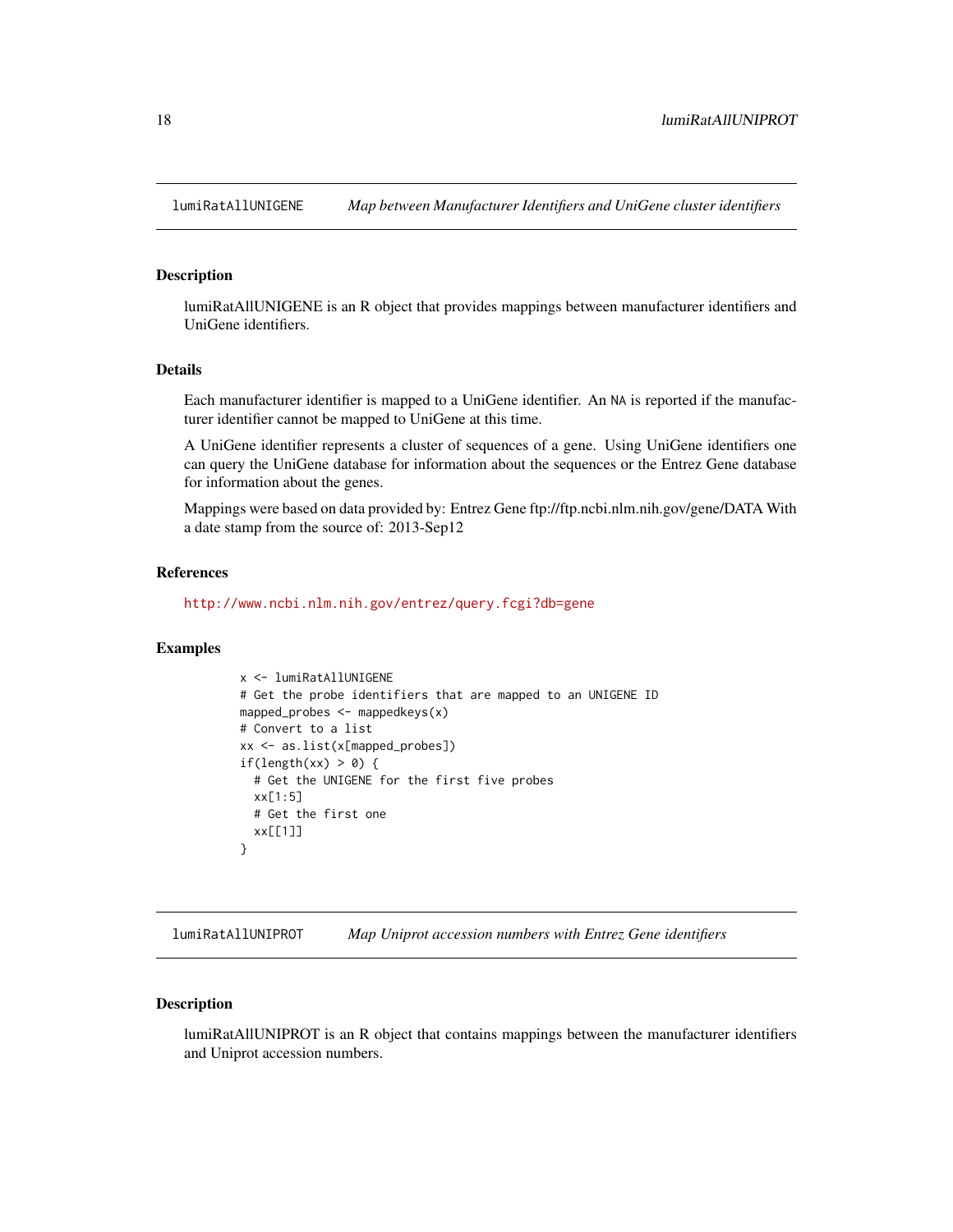# <span id="page-18-0"></span>Details

This object is a simple mapping of manufacturer identifiers to Uniprot Accessions.

Mappings were based on data provided by NCBI (link above) with an exception for fly, which required retrieving the data from ensembl <http://www.ensembl.org/biomart/martview/>

# Examples

```
x <- lumiRatAllUNIPROT
# Get the entrez gene IDs that are mapped to an Uniprot ID
mapped_genes \leq mappedkeys(x)# Convert to a list
xx <- as.list(x[mapped_genes])
if(length(xx) > 0) {
  # Get the Uniprot IDs for the first five genes
  xx[1:5]
  # Get the first one
  xx[[1]]
}
```
lumiRatAll\_dbconn *Collect information about the package annotation DB*

#### Description

Some convenience functions for getting a connection object to (or collecting information about) the package annotation DB.

#### Usage

```
lumiRatAll_dbconn()
lumiRatAll_dbfile()
lumiRatAll_dbschema(file="", show.indices=FALSE)
lumiRatAll_dbInfo()
```
# Arguments

| file         | A connection, or a character string naming the file to print to (see the file<br>argument of the cat function for the details). |
|--------------|---------------------------------------------------------------------------------------------------------------------------------|
| show.indices | The CREATE INDEX statements are not shown by default. Use show, indices=TRUE<br>to get them.                                    |

# Details

lumiRatAll\_dbconn returns a connection object to the package annotation DB. IMPORTANT: Don't call [dbDisconnect](#page-0-0) on the connection object returned by lumiRatAll\_dbconn or you will break all the [AnnDbObj](#page-0-0) objects defined in this package!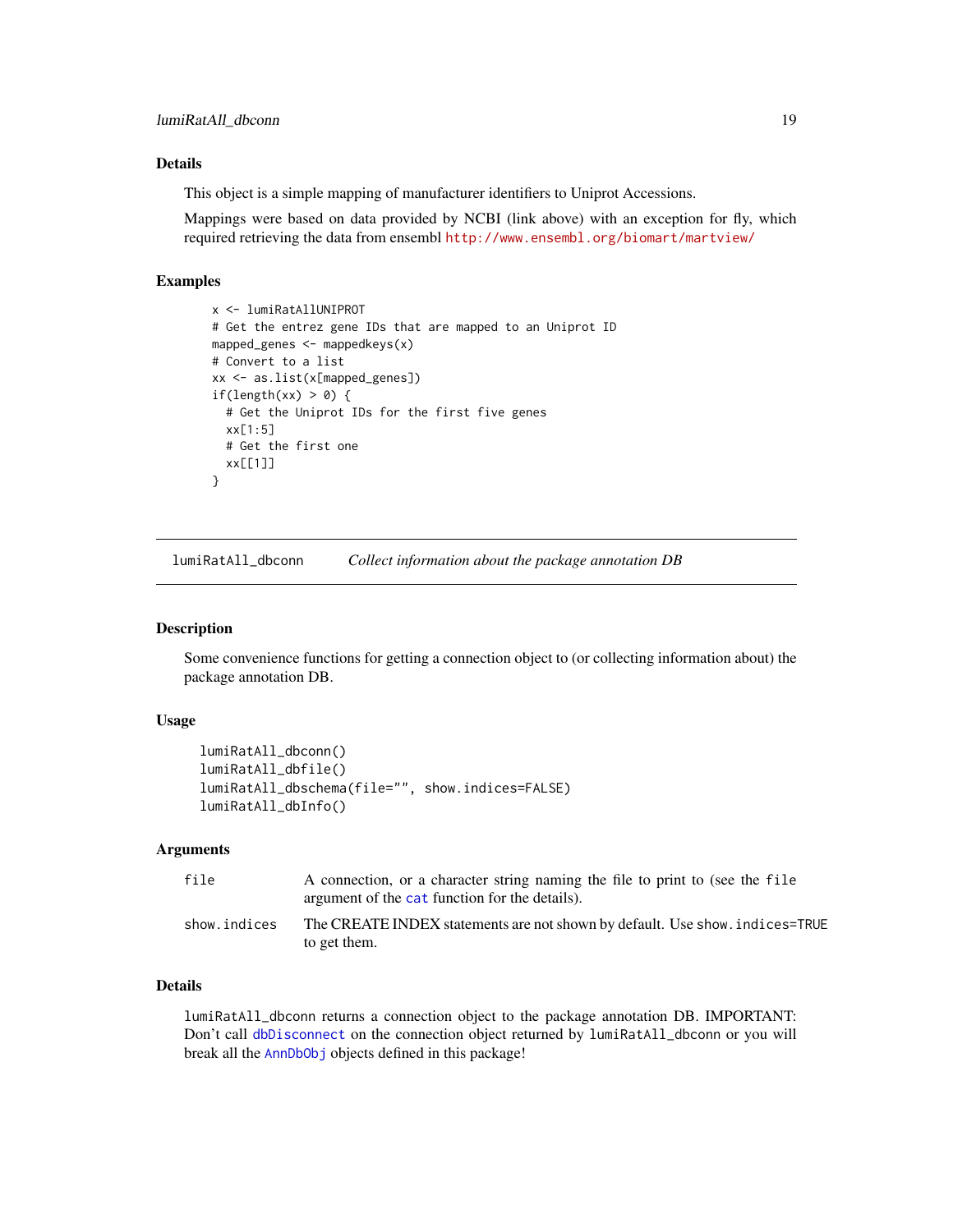lumiRatAll\_dbfile returns the path (character string) to the package annotation DB (this is an SQLite file).

lumiRatAll\_dbschema prints the schema definition of the package annotation DB.

lumiRatAll\_dbInfo prints other information about the package annotation DB.

# Value

lumiRatAll\_dbconn: a DBIConnection object representing an open connection to the package annotation DB.

lumiRatAll\_dbfile: a character string with the path to the package annotation DB.

lumiRatAll\_dbschema: none (invisible NULL).

lumiRatAll\_dbInfo: none (invisible NULL).

# See Also

[dbGetQuery](#page-0-0), [dbConnect](#page-0-0), [dbconn](#page-0-0), [dbfile](#page-0-0), [dbschema](#page-0-0), [dbInfo](#page-0-0)

# Examples

## Count the number of rows in the "probes" table: dbGetQuery(lumiRatAll\_dbconn(), "SELECT COUNT(\*) FROM probes")

```
## The connection object returned by lumiRatAll_dbconn() was
## created with:
dbConnect(SQLite(), dbname=lumiRatAll_dbfile(), cache_size=64000,
synchronous=0)
```
lumiRatAll\_dbschema()

lumiRatAll\_dbInfo()

<span id="page-19-0"></span>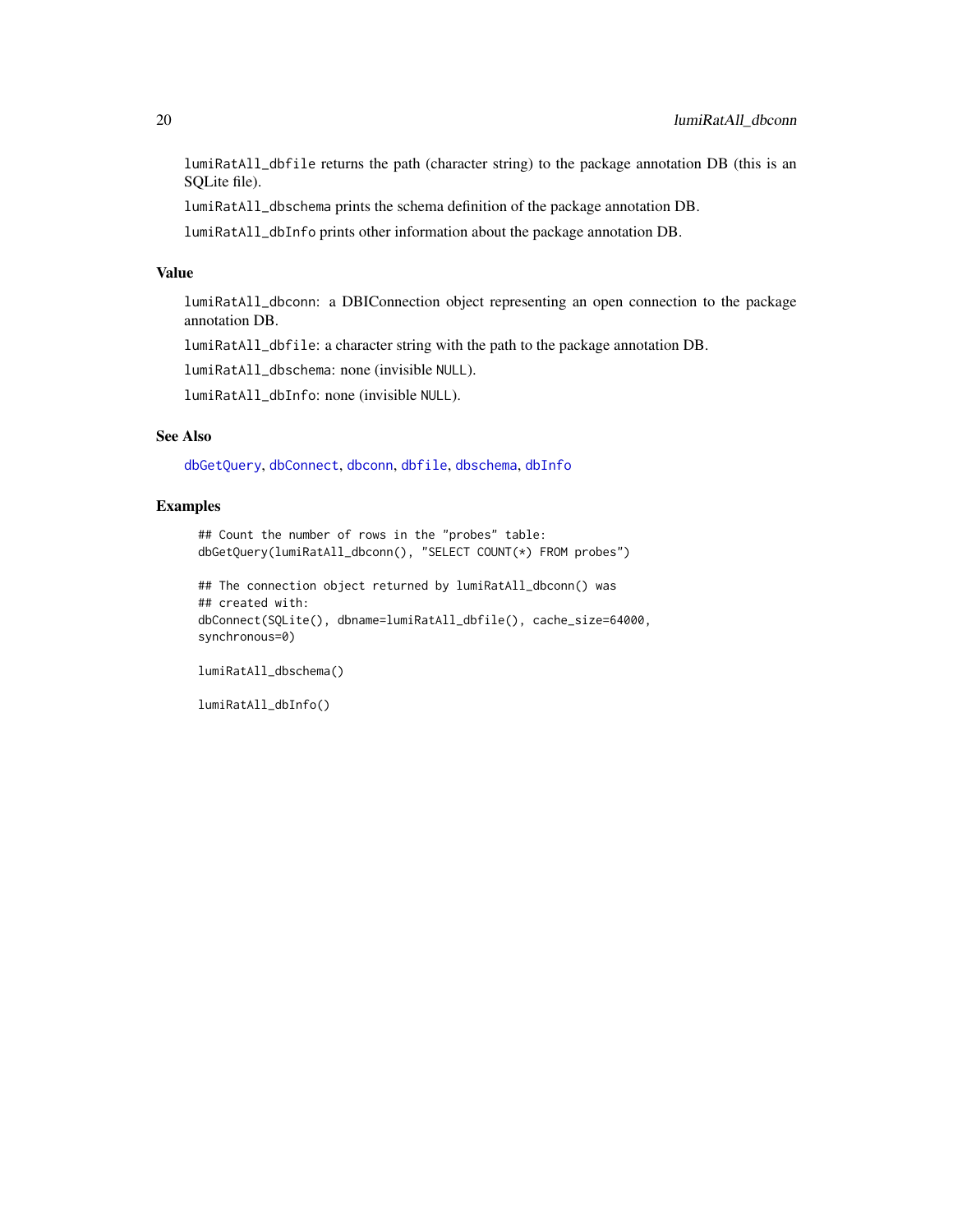# Index

∗ datasets lumiRatAll.db, [2](#page-1-0) lumiRatAll\_dbconn, [19](#page-18-0) lumiRatAllACCNUM, [1](#page-0-1) lumiRatAllALIAS2PROBE, [2](#page-1-0) lumiRatAllCHR, [3](#page-2-0) lumiRatAllCHRLENGTHS, [3](#page-2-0) lumiRatAllCHRLOC, [4](#page-3-0) lumiRatAllENSEMBL, [5](#page-4-0) lumiRatAllENTREZID, [6](#page-5-0) lumiRatAllENZYME, [6](#page-5-0) lumiRatAllGENENAME, [8](#page-7-0) lumiRatAllGO, [9](#page-8-1) lumiRatAllMAPCOUNTS, [11](#page-10-0) lumiRatAllORGANISM, [11](#page-10-0) lumiRatAllPATH, [12](#page-11-0) lumiRatAllPFAM, [13](#page-12-0) lumiRatAllPMID, [14](#page-13-0) lumiRatAllPROSITE, [15](#page-14-0) lumiRatAllREFSEQ, [16](#page-15-0) lumiRatAllSYMBOL, [17](#page-16-0) lumiRatAllUNIGENE, [18](#page-17-0) lumiRatAllUNIPROT, [18](#page-17-0) ∗ utilities lumiRatAll\_dbconn, [19](#page-18-0) AnnDbObj, *[19](#page-18-0)* cat, *[19](#page-18-0)* checkMAPCOUNTS, *[11](#page-10-0)* count.mappedkeys, *[11](#page-10-0)* dbconn, *[20](#page-19-0)* dbConnect, *[20](#page-19-0)* dbDisconnect, *[19](#page-18-0)* dbfile, *[20](#page-19-0)* dbGetQuery, *[20](#page-19-0)* dbInfo, *[20](#page-19-0)* dbschema, *[20](#page-19-0)*

lumiRatAll *(*lumiRatAll.db*)*, [2](#page-1-0)

lumiRatAll.db, [2](#page-1-0) lumiRatAll\_dbconn, [19](#page-18-0) lumiRatAll\_dbfile *(*lumiRatAll\_dbconn*)*, [19](#page-18-0) lumiRatAll\_dbInfo *(*lumiRatAll\_dbconn*)*, [19](#page-18-0) lumiRatAll\_dbschema *(*lumiRatAll\_dbconn*)*, [19](#page-18-0) lumiRatAllACCNUM, [1](#page-0-1) lumiRatAllALIAS2PROBE, [2](#page-1-0) lumiRatAllCHR, [3](#page-2-0) lumiRatAllCHRLENGTHS, [3](#page-2-0) lumiRatAllCHRLOC, [4](#page-3-0) lumiRatAllCHRLOCEND *(*lumiRatAllCHRLOC*)*, [4](#page-3-0) lumiRatAllENSEMBL, [5](#page-4-0) lumiRatAllENSEMBL2PROBE *(*lumiRatAllENSEMBL*)*, [5](#page-4-0) lumiRatAllENTREZID, [6](#page-5-0) lumiRatAllENZYME, [6](#page-5-0) lumiRatAllENZYME2PROBE *(*lumiRatAllENZYME*)*, [6](#page-5-0) lumiRatAllGENENAME, [8](#page-7-0) lumiRatAllGO, [9](#page-8-1) lumiRatAllGO2ALLPROBES, *[10](#page-9-0)* lumiRatAllGO2ALLPROBES *(*lumiRatAllGO*)*, [9](#page-8-1) lumiRatAllGO2PROBE *(*lumiRatAllGO*)*, [9](#page-8-1) lumiRatAllLOCUSID *(*lumiRatAllENTREZID*)*, [6](#page-5-0) lumiRatAllMAPCOUNTS, [11](#page-10-0) lumiRatAllORGANISM, [11](#page-10-0) lumiRatAllORGPKG *(*lumiRatAllORGANISM*)*, [11](#page-10-0) lumiRatAllPATH, [12](#page-11-0) lumiRatAllPATH2PROBE *(*lumiRatAllPATH*)*, [12](#page-11-0) lumiRatAllPFAM, [13](#page-12-0) lumiRatAllPMID, [14](#page-13-0) lumiRatAllPMID2PROBE *(*lumiRatAllPMID*)*,